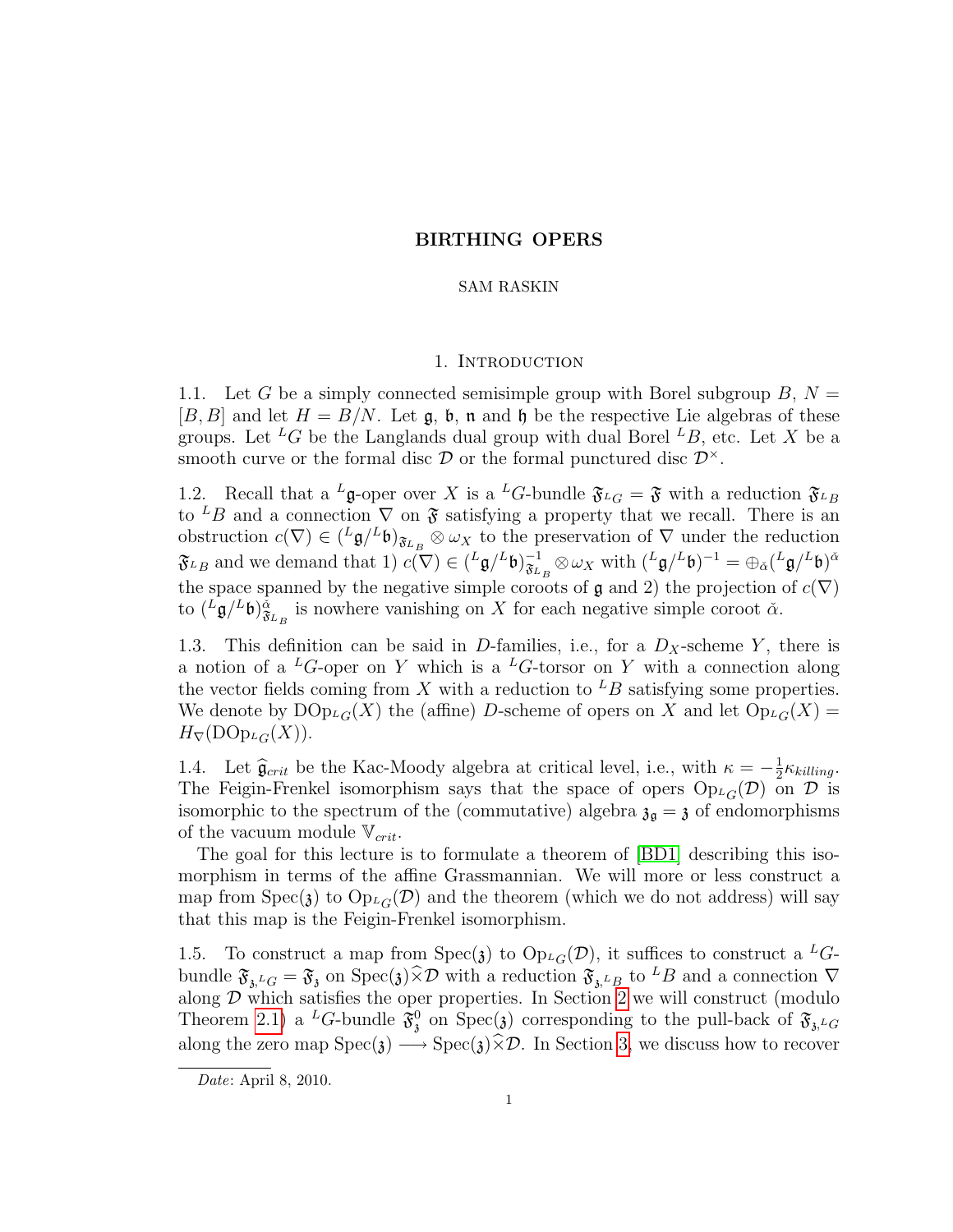$\mathfrak{F}_3$  with its connection from the infinitesimal symmetries of  $\mathfrak{F}_3^0$  and we give a means to check the oper property. In Section [4](#page-8-0) we formulate Lemma [4.1](#page-9-0) which will allow us to construct the  ${}^L B$ -reduction and check the oper property. In Section [5](#page-10-0) we prove Lemma [4.1.](#page-9-0)

# 2. CONSTRUCTION OF THE  ${}^L G$ -BUNDLE

<span id="page-1-0"></span>2.1. We want to construct an <sup>L</sup>G-bundle  $\mathfrak{F}^0_3$  on Spec(3) via geometric Satake. Recall that an  ${}^L G$ -bundle is given by assigning to any (always finite-dimensional) representation V of <sup>L</sup>G a vector bundle  $\mathfrak{F}^0_3(V)$  in a tensor-functorial way. Therefore, we concern ourselves now with the construction of  $\beta$ -modules.

2.2. Let  $\text{Gr}_G$  be the affine Grasmmannian. By a  $D_{crit}$ -module on  $\text{Gr}_G$ , we will mean a right twisted  $D$ -module on  $Gr_G$  (compactly supported) with twisting given by  $\frac{1}{2}$  the determinant line bundle, i.e.,  $-\frac{1}{2}$  $\frac{1}{2}$  the Kac-Moody line bundle. The action of  $\hat{\mathfrak{g}}_{crit}$  on this (virtual) line bundle induces an action of  $\hat{\mathfrak{g}}_{crit}$  on  $\Gamma(\text{Gr}_G, M)$  for any  $D_{crit}$ -module M.

2.3. We will not need this section but include it for completeness.

The center 3 of the twisted enveloping algebra  $U'(\hat{\mathfrak{g}}_{crit})$  has a natural map to<br>riven its action on the vacuum module. In fact, this map can be shown to be z given its action on the vacuum module. In fact, this map can be shown to be surjective by realizing  $Sp(3)$  as the space of opers on the formal punctured disc. We claim that for any  $D_{crit}$ -module M,  $\mathfrak{Z}$  acts through  $\mathfrak{z}$ . First, observe that this is true for the  $\delta D_{crit}$ -module at the distinguished point e in Gr<sub>G</sub>. Indeed,  $\Gamma(\text{Gr}_G, \delta_e)$ is the vacuum module  $\mathbb{V}_{crit}$  and by definition of the map  $\mathfrak{Z} \longrightarrow \mathfrak{z}, \mathfrak{Z}$  acts through the quotient 3. Similarly, for any  $g \in \mathrm{Gr}_G$ , the  $\hat{\mathfrak{g}}_{crit}$ -module  $\Gamma(\mathrm{Gr}_G, \delta_q)$  is the vacuum module but with the choice of "maximal compact" the conjugate of  $G(O)$  by a lift of g to  $G(K)$   $(O = \mathbb{C}[[t]], K = \mathbb{C}((t))).$  However, because 3 is fixed under conjugation, the same argument goes through. Because this is true for the  $\delta D_{crit}$ -module at any point, the action of 3 on global sections of any  $D_{crit}$ -module is through 3.

The format of this proof is convolution, to be expanded upon later in the seminar.

<span id="page-1-1"></span>2.4. Let us collect a few facts about the geometric Satake equivalence that we will need. Let  $\mathcal{H}_{sph}$  be the spherical Hecke category, i.e., the category of compactly supported  $G(O)$ -equivariant D-finitely generated right (untwisted) D-modules on Gr<sub>G</sub>. Recall that geometric Satake gives an equivalence between  $\mathcal{H}_{sph}$  and the category Rep  ${}^L G$  of finite dimensional representations of  ${}^L G$ .

Recall that the  $G(O)$ -orbits of  $Gr_G$  are indexed by the dominant coweights of G, where for such a coweight  $\check{\lambda}: \mathbb{G}_m \longrightarrow G$  the corresponding orbit  $\operatorname{Gr}_G^{\check{\lambda}}$  is the orbit containing  $\lambda(t)$  where  $t \in \mathbb{G}_m(K)$  is any uniformizer of D. This description of the orbits does not depend on the choice of t.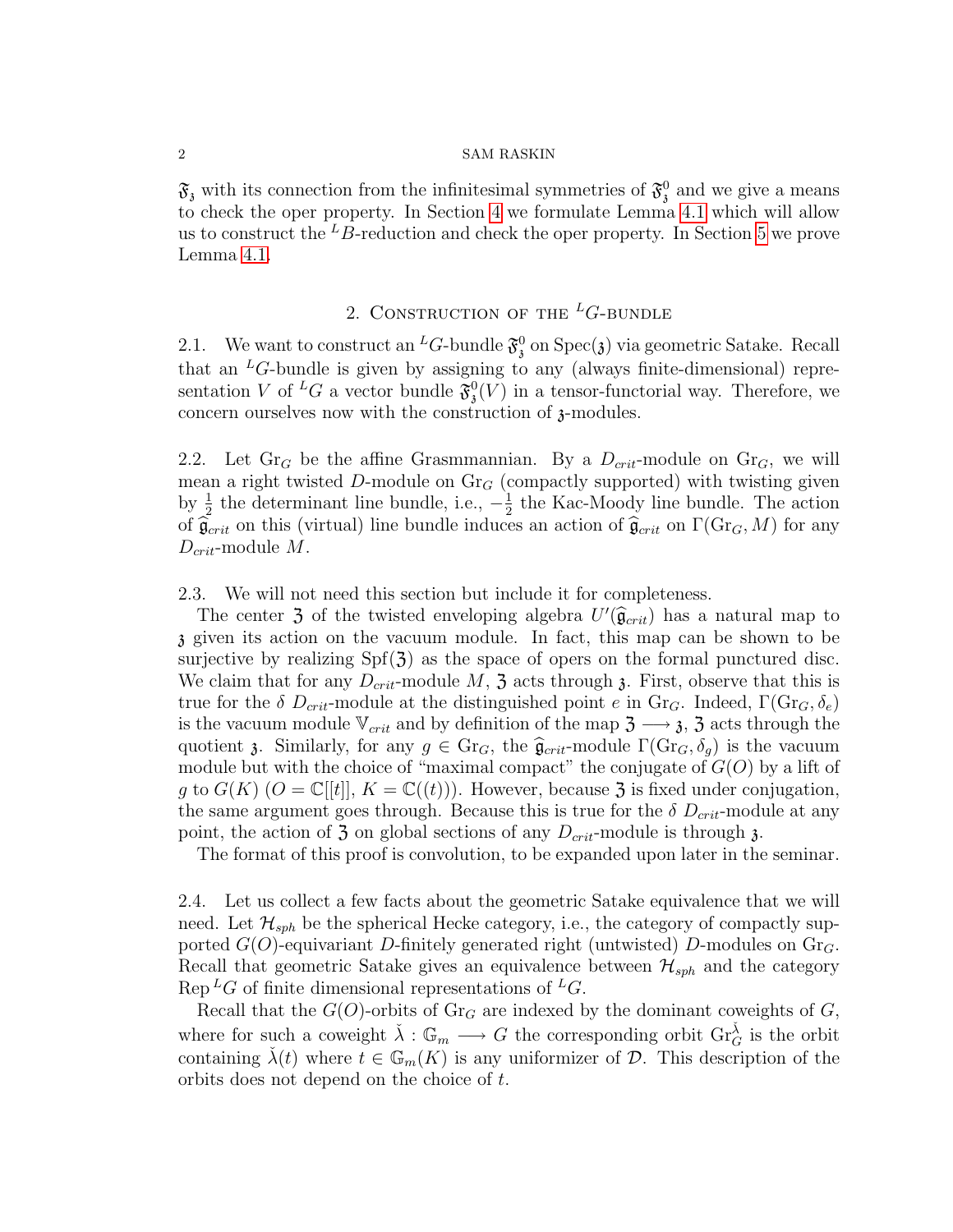Recall that the irreducible representations of  ${}^L G$  are classified by the dominant coweights of G where the representation  $V^{\check{\lambda}}$  is the representation of <sup>L</sup>G of highest weight  $\lambda$ .

Geometric Satake interchanges these two pictures as follows. The D-module on  $\text{Gr}_G$  which corresponds to  $V^{\check{\lambda}}$  via the Satake equivalence is given as the intersection cohomology D-module of the orbit  $\text{Gr}_{G}^{\check{\lambda}}$ , i.e., for  $j^{\check{\lambda}}$  :  $\text{Gr}_{G}^{\check{\lambda}} \hookrightarrow \text{Gr}_{G}$ , the D-module  $j_{!*}(\mathscr{O}_{\mathrm{Gr}^{\check{\lambda}}_G}).$ 

2.5. Let  $\mathcal{H}_{crit}$  be the category of  $G(O)$ -equivariant D-finitely generated  $D_{crit}$ -modules on Gr<sub>G</sub>. As in the case of  $\mathcal{H}_{sph}$ , this is naturally a tensor category via the factorizaton structure on the determinant line bundle. According to [\[BD1\]](#page-14-0) Section 4, there is a canonical identification of  $\mathcal{H}_{crit}$  with  $\mathcal{H}_{sph}$  as tensor categories. We fix such an identification for the rest of these notes. Note that this identification amounts to giving a square root  $\mathcal{L}_{crit}$  of the determinant bundle.

By geometric Satake, this defines an equivalence of categories between  $\mathcal{H}_{crit}$  and the category Rep <sup>L</sup>G. For  $V \in \text{Rep }^L G$ , let  $\mathcal{M}_{V,crit}$  be the corresponding  $D_{crit}$ -module on  $\mathrm{Gr}_G$ .

2.6. We will need to appeal to the following theorem from [\[BD1\]](#page-14-0):

<span id="page-2-0"></span>**Theorem 2.1.** For any  $V \in \text{Rep}^L G$ , the  $\hat{\mathfrak{g}}_{crit}$ -module  $R\Gamma(\text{Gr}_G, \mathcal{M}_{V, crit})$  is a direct sum of copies of  $\mathbb{V}_{crit}$  concentrated in cohomological degree 0.

The formalism of groups acting on categories defines a monoidal action  $\mathcal{H}_{crit}$  on the derived version of the category  $\hat{\mathfrak{g}}_{crit}$  – mod<sup> $G(O)$ </sup>.<sup>[1](#page-2-1)</sup> The general convolution format<br>involves that  $DF(C_1, M)$   $\cong M$ implies that  $R\Gamma(\text{Gr}_G,\mathcal{M}_{V,crit}) \stackrel{\simeq}{\longrightarrow} \mathcal{M}_{V,crit} * \mathbb{V}_{crit}.$ 

2.7. Now let us construct the <sup>L</sup>G-bundle  $\mathfrak{F}^0_3$  on Spec(3). We consider  $\mathfrak{F}^0_3$  as a tensor functor (i.e., monoidal and commuting with commutativity constraints)  $\mathfrak{F}^0_3$ :  $\text{Rep}^L G \longrightarrow \mathfrak{z} - \text{mod}.$ 

Define  $\mathfrak{F}^0_{\mathfrak{z}}(V) = \text{Hom}_{\widehat{\mathfrak{g}}_{crit}}(\mathbb{V}_{crit}, \Gamma(\text{Gr}_G, \mathcal{M}_{V,crit})) = (\mathcal{M}_{V,crit} * \mathbb{V}_{crit})^{G(O)}$ . Theorem [2.1](#page-2-0) implies that  $\mathfrak{F}_{3}^{0}(V) \otimes_{3} \mathbb{V}_{crit}$  considered as a  $\hat{\mathfrak{g}}_{crit}$ -module via the action on  $\mathbb{V}_{crit}$ <br>is isomorphic to  $M_{\text{crit}} \times \mathbb{V}$ . Therefore, we have: is isomorphic to  $\mathcal{M}_{V,crit} * \mathbb{V}_{crit}$ . Therefore, we have:

$$
\mathcal{M}_{V_1 \otimes V_2} * \mathbb{V}_{crit} \simeq (\mathcal{M}_{V_1} * \mathcal{M}_{V_2}) * \mathbb{V}_{crit} \simeq \mathcal{M}_{V_1} * (\mathfrak{F}_3^0(V_2) \otimes {}_{3} \mathbb{V}_{crit}) \simeq \mathfrak{F}_3^0(V_2) \otimes {}_{3} (\mathcal{M}_{V_1} * \mathbb{V}_{crit})
$$

Here the last equality is true because convolving with a direct sum of copies of the vacuum module is exact and then by functoriality. The last term is isomorphic to  $\mathfrak{F}^0_3(V_1) \otimes_{\mathfrak{z}} \mathfrak{F}^0_3(V_2) \otimes_{\mathfrak{z}} \mathbb{V}_{crit}$ . Therefore, applying  $\text{Hom}_{\widehat{\mathfrak{g}}_{crit}}(\mathbb{V}_{crit},-)$  we get:

$$
\mathfrak{F}^0_{\mathfrak{z}}(V_1 \otimes V_2) \stackrel{\simeq}{\longrightarrow} \mathfrak{F}^0_{\mathfrak{z}}(V_1) \otimes_{\mathfrak{z}} \mathfrak{F}^0_{\mathfrak{z}}(V_2)
$$

<span id="page-2-1"></span><sup>&</sup>lt;sup>1</sup>Let us give a moral argument why it acts, at least in the untwisted setting. Given a group ind-scheme acting on a category in an appropriate sense and given a subgroup, the corresponding Hecke category acts on the "invariants" of the action, i.e., the corresponding equivariant category.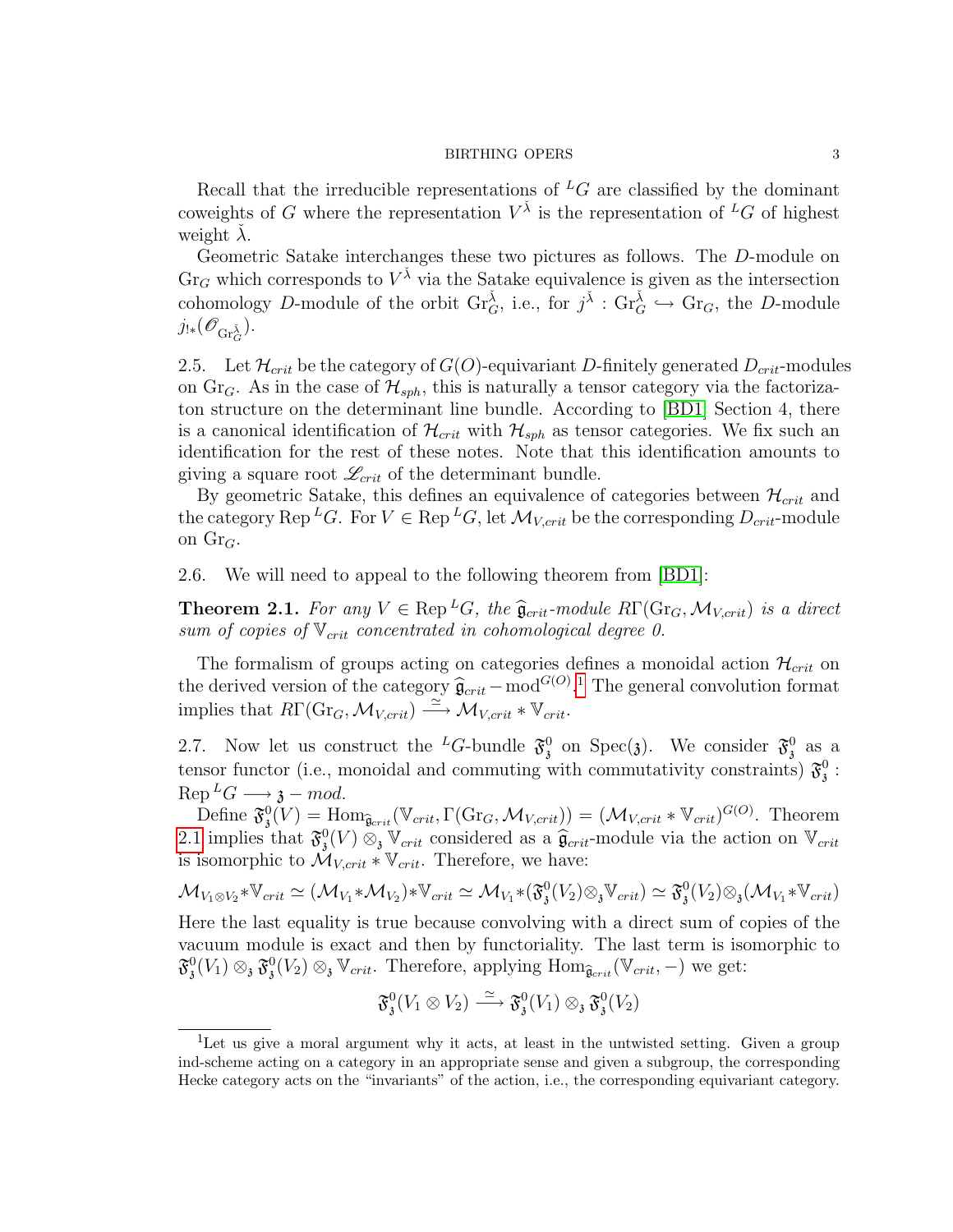as desired. It's direct to check the compatibility with associativity constraints, so our functor  $\mathfrak{F}^0_3$  is monoidal.

2.8. Next, let us indicate the proof that this monoidal functor is compatible with the commutativity constraint. Our argument uses chiral algebras, which will be formally introduced later in the seminar. The reference for chiral algebras is [\[BD2\]](#page-14-1).

Why do we need to appeal to chiral algebras? Recall that the definition of the commutativity constraint on the affine Grassmannian, which is central to this theorem, is constructed most naturally by considering the factorization affine Grassmannian and looking at what happens as two different points collide. To compare our monoidal functor with this, we need a version of the Kac-Moody algebra which lives not only at a single point on the curve, but which interpolates these different algebras just as the global affine Grassmannian interpolates the affine Grassmannians living at each point. Chiral algebras are designed to do this.

2.9. Let us collect a few facts about chiral algebras.

First, a chiral algebra is a D-module on a curve X equipped with extra structure. A  $D_X$ -algebra is equally well labelled as a commutative chiral algebra.

For a chiral algebra A, there are associated  $D_{X_i}$ -modules  $A^{(i)}$  forming the factorization algebra structure of A, where  $A^{(1)} = A$  and i is any non-negative integer. For A commutative,  $A^{(i)}$  is a  $D_{X_i}$ -algebra.

For a chiral algebra  $A$ , there is a notion of chiral module over  $A$  which is in particular a D-module on X. More generally, there is a category  $\mathcal{C}_{A}^{(i)}$  $\mathcal{A}^{(i)}$  of modules of A on  $X^i$  for all i which are  $D_{X^i}$ -modules. Then  $\mathcal{C}_A^{(i)}$  has  $A^{(i)}$  as a distinguished object. As i varies, the  $\mathcal{C}_{A}^{(i)}$  $A_A^{(i)}$  form a chiral category which we sometimes abbreviate, however unfairly,  $C_A$ .

2.10. There is a Kac-Moody chiral algebra  $A_{\mathfrak{q},crit}$  such that modules over this chiral algebra supported at a closed point  $x \in X$  are equivalent to modules over the corresponding Kac-Moody algebra. An important fact about this chiral algebra is that the fiber of  $\mathcal{A}_{\mathfrak{g},crit}$  over such a point x is the vacuum module for the corresponding Kac-Moody algebra.

The center of this chiral algebra is denoted  $\chi$ . One has  $\text{Hom}_{\mathcal{A}_{\mathfrak{g},crit}}(\mathcal{A}_{\mathfrak{g},crit},\mathcal{A}_{\mathfrak{g},crit})=$  $\lambda_X$ . By the way, this proves that endomorphisms of the vacuum module is a commutative algebra.

2.11. Recall that we have group factorization schemes  $G(K)_X$  and  $G(O)_X$  such that  $G(K)_X/G(O)_X$  is the factorization affine Grassmannian. This defines the chiral critical Hecke category  $\mathcal{H}_{crit,X}$ . Because  $G(K)_X$  acts on the chiral category  $\mathcal{C}_{A_{\mathfrak{g},crit}}$ , the chiral critical Hecke category acts on  $\mathcal{C}_{A_{\text{sc}}}}^{G(O)}$  $\mathcal{A}_{\mathbf{q},crit}^{(O)}$ . Because the objects V of  $\mathcal{H}_{crit}$  are Aut-equivariant (see Section [3.1](#page-4-1) and Section [4.1\)](#page-8-1), we have induced objects  $M_{V,X}$  of  $\mathcal{H}_{crit,X}^{(1)}$  .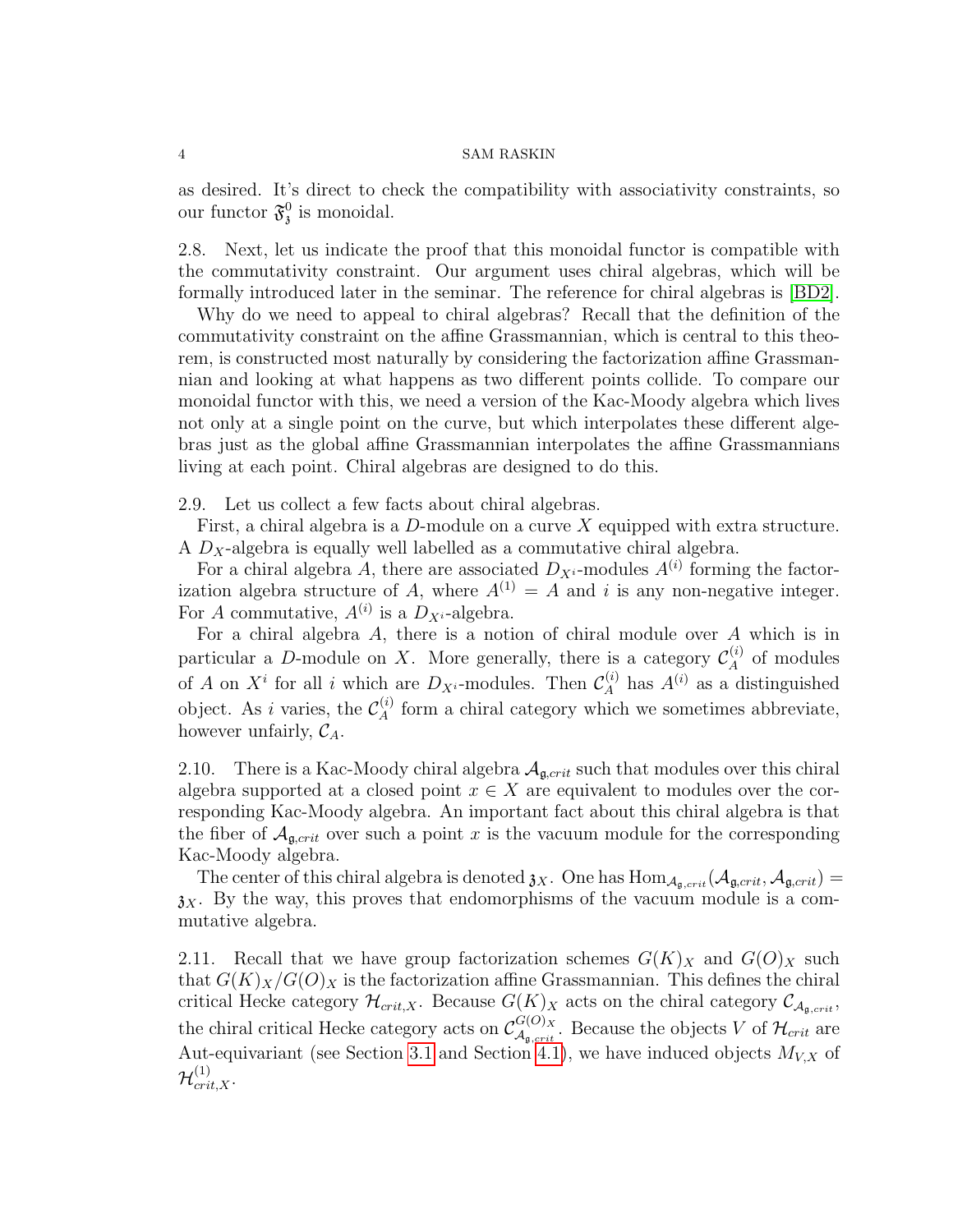2.12. For  $M \in \mathcal{H}_X^{(i)}$ , define  $\mathfrak{F}^0_{\mathfrak{z}_X}(M)$  to be  $\text{Hom}_{\mathcal{C}_{\mathcal{A}_{\mathfrak{g},crit}}^{(i)}}(\mathcal{A}_{\mathfrak{g},crit}^{(i)}, M * \mathcal{A}_{\mathfrak{g},crit}^{(i)})$ . Note that this is a module over  $\mathfrak{z}_X^{(i)}$ . A generalization of Theorem [2.1](#page-2-0) says that for  $V \in \mathcal{H}_X^{(i)}$ , we have:

$$
\mathfrak{F}^0_{\mathfrak{z}_X}(M) \otimes_{\mathfrak{z}_X^{(i)}} \mathcal{A}_{\mathfrak{g},crit}^{(i)} \xrightarrow{\simeq} M \ast \mathcal{A}_{\mathfrak{g},crit}^{(i)}
$$

Consideration of the convolution picture implies that for  $i = 2$ , we have:

$$
\mathfrak{F}_{3x}^{0,(2)}(j_{!*}(M_{V_1,X}\boxtimes M_{V_2,X}))\stackrel{\simeq}{\longrightarrow} (\mathfrak{F}_{3x}^0(M_{V_1,X})\boxtimes \mathfrak{F}_{3x}^0(M_{V_2,X}))\otimes_{\mathfrak{z}\boxtimes \mathfrak{z}} \mathfrak{z}^{(2)}
$$

Applying  $\Delta^*$  and restricting to a point on our curve, we see that our functor  $\mathfrak{F}^0_3$ is compatible with commutativity constraints because both arise from switching coordinates on  $X^2$  and then pulling back.

# 3. Automorphisms of the Formal Disc

<span id="page-4-1"></span><span id="page-4-0"></span>3.1. We fix a coordinate  $t$  of the formal disc  $\mathcal{D}$ .

Let<sup>[2](#page-4-2)</sup> Aut be the group scheme of automorphisms of  $\mathcal D$  which preserve the point 0. This is a group scheme (of infinite type) whose points are power series without constant term and with invertible t-coefficient with group law the composition of power series, i.e., for a C-algebra A:

$$
Aut(A) = \{ \sum_{i>0} a_i t^i | a_i \in A, a_1 \in A^{\times} \}
$$

There is a canonical homomorphism Aut  $\longrightarrow \mathbb{G}_m$  given by considering how any uniformizer is scaled under the action of Aut. We refer to this as the "standard character." Any uniformizer defines a splitting of this character.

Let Aut<sup>+</sup> be the group scheme of all automorphisms of  $D$ . This is a group indscheme whose points are power series with nilpotent constant term and invertible t-coefficient and group law the composition of power series, i.e., for a  $\mathbb{C}$ -algebra A, we have:

$$
Aut^+(A) = \{ \sum_{i \ge 0} a_i t^i | a_i \in A, a_1 \in A^\times, a_0^N = 0 \text{ for } N > > 0 \}
$$

By this description, we see that  $Aut^+$  acts on  $\mathcal{D}^{\times}$  as well.

There is a natural embedding of Aut into  $Aut<sup>+</sup>$  which realizes Aut as the reduced part of Aut<sup>+</sup>. Therefore, giving an action of Aut<sup>+</sup> is equivalent<sup>[3](#page-4-3)</sup> to giving an action of the Harish-Chandra pair  $(Lie(Aut^{+}), Aut)$ . The quotient  $Aut^{+}/Aut$  is canonically isomorphic to  $D$  in an Aut<sup>+</sup>-equivariant way.

<span id="page-4-2"></span><sup>&</sup>lt;sup>2</sup>Our notation differs from that of [\[BD1\]](#page-14-0). Our Aut is their  $Aut<sup>0</sup>$  and our  $Aut<sup>+</sup>$  is their Aut. Probably their notation is better because of the compatibility with the notation Der, c.f. Section [3.3.](#page-5-0)

<span id="page-4-3"></span><sup>3</sup>This is a generalization of a familiar fact from formal groups: to give an action of a formal group is the same thing as giving an action of its Lie algebra.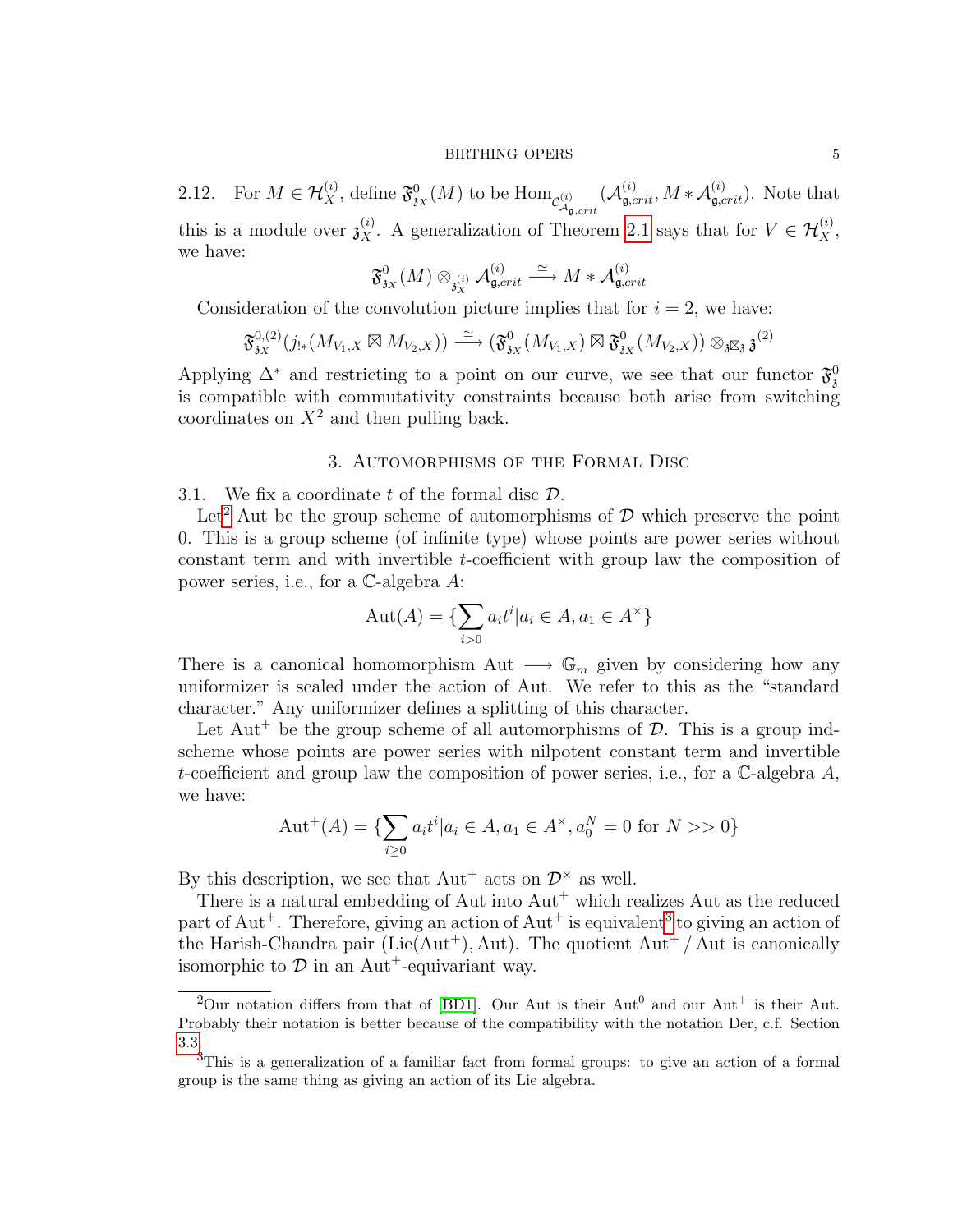3.2. Note the crystalline nature of the action of  $\text{Aut}^+$  on  $\mathcal{D}$ : this action identifies 0 with infinitesimally close points.

<span id="page-5-0"></span>3.3. The Lie algebra Lie( $Aut^+$ ) is denoted Der. The action of Der on  $\mathcal D$  realizes Der as the Lie algebra of derivations on the disc, i.e., expressions  $a\partial_t$  with  $a \in \mathbb{C}[[t]]$ and with the usual Lie bracket of vector fields. The Lie algebra of Aut is given by  $t \cdot$ Der the vector fields vanishing at the origin.

Let  $L_i = -t^{i+1}\partial_t \in \text{Der for } i \geq -1$ . Observe that  $[L_0, L_n] = -nL_n$  and that the span of  $L_{-1}$ ,  $L_0$  and  $L_1$  forms a copy of  $sl_2$  inside of Der.

3.4. Let  $K_1 \subset K_2$  be affine group ind-schemes with  $K_1$  a group scheme (Aut  $\subset$ Aut<sup>+</sup> for our purposes) such that  $K_2/K_1$  a formally smooth ind-scheme of indfinite type and let S be a scheme over  $\mathbb C$  equipped with an action of  $K_2$ . Let  $i: S \longrightarrow S \times K_2/K_1$  be the embedding given by the identity in  $K_2$ .

By a quasi-coherent sheaf on a ind-scheme, we mean in the ∗-sense, i.e., a compatible family of sheaves on some realization of the ind-scheme with respect to the ∗-pull-back.

<span id="page-5-3"></span>**Proposition 3.1.** The functor  $i^*$  is an equivalence between coherent sheaves on  $S\widetilde{\times}K_2/K_1$  equivariant with respect to the diagonal action of  $K_2$  and  $K_1$ -equivariant coherent sheaves on S. This functor lifts to an equivalence between  $K_2$ -equivariant coherent sheaves on  $S\widehat{\times}K_2/K_1$  with (weakly)<sup>[4](#page-5-1)</sup> equivariant connection along  $K_2/K_1$ and coherent sheaves on S equivariant with respect to the action of the Harish-*Chandra pair*  $(\mathfrak{k}_2, K_1)$ .

*Proof.* Consider the map  $S\widehat{\times}K_2 \longrightarrow S$  which at the level of points is  $(s, k) \mapsto k^{-1} \cdot s$ . This is equivariant with respect to the  $K_1$ -action on  $S \times K_2$  via its right action on the second coordinate and the natural action on  $S$ , and  $K_2$ -equivariant for the diagonal action on the first term and the trivial action on the second. Therefore, this induces an isomorphism  $S\widehat{\times}(K_2/K_1) \longrightarrow (S\widehat{\times}K_2)/K_1$  in a  $K_2$ -equivariant way. This gives the result.

Let us try to imitate the formalism of the argument above for the second part. To do this, we need the de Rham space<sup>[5](#page-5-2)</sup> of a scheme  $Z$ , which we recall is defined by  $DR(Z)(R) = \lim_{\longleftarrow} Z(R/I)$  where I ranges over all nilpotent ideals of R (for R

Noetherian, this is just  $Z(R_{red})$ . A coherent sheaf over  $DR(Z)$  is equivalent to a D-module on  $Z$ . Note that for a group  $K$  with formal completion at the identity  $\widehat{K}$ , we have  $DR(K) = K/\widehat{K}$ .

<span id="page-5-1"></span><sup>&</sup>lt;sup>4</sup>Note that it does not make sense to speak of strongly equivariant bundles with connection over the first coordinate when a connected group acts non-trivially on the second coordinate.

<span id="page-5-2"></span><sup>&</sup>lt;sup>5</sup>"Space" means merely a functor from the category of commutative rings to pro-sets.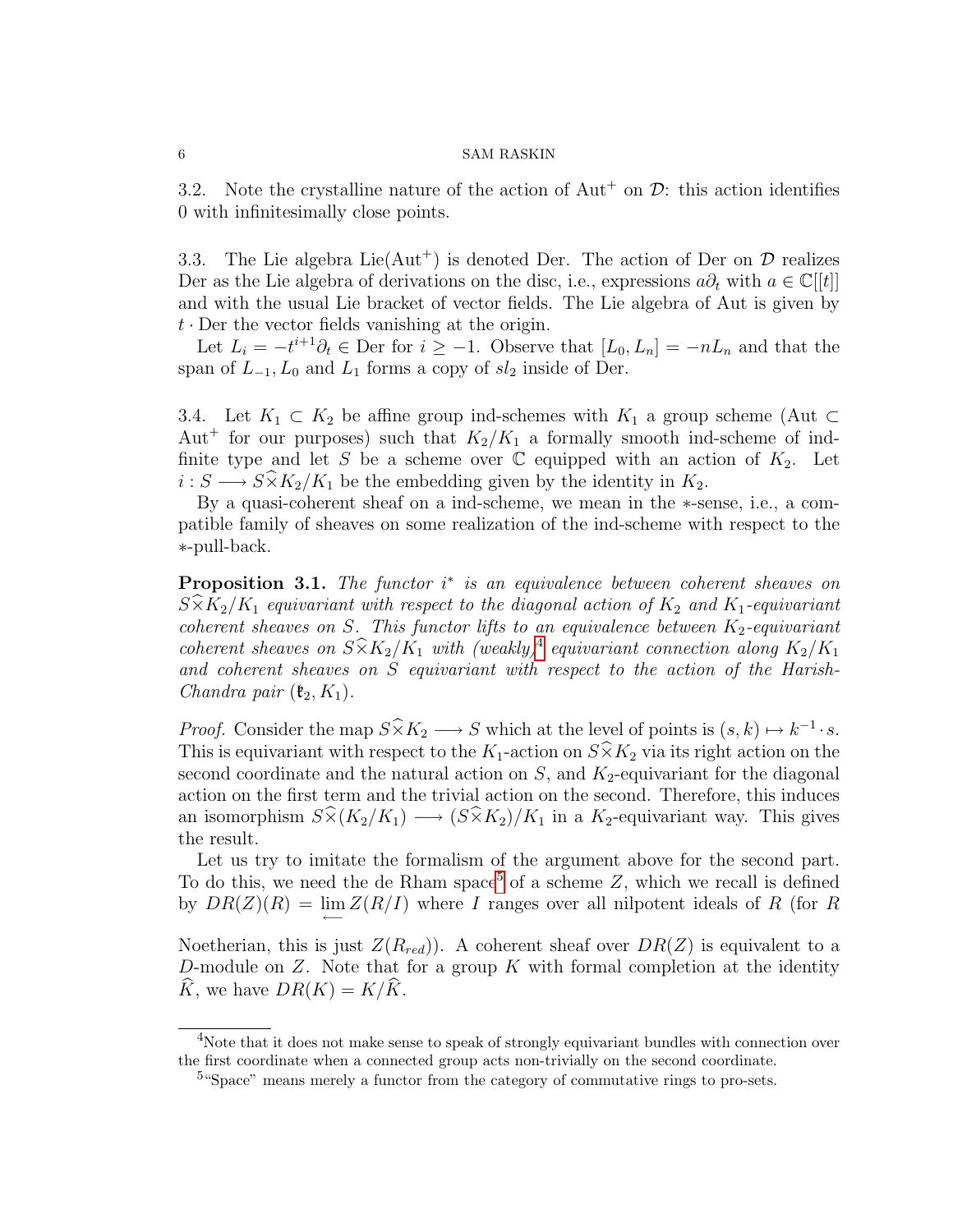Now we can imitate the proof above. We have the following equality, where all quotients are understood in the stack sense:

 $K_2 \backslash S\widehat{\times}DR(K_2/K_1) \stackrel{\simeq}{\longrightarrow} K_2 \backslash S\widehat{\times}DR(K_2)/DR(K_1) \stackrel{\simeq}{\longrightarrow} K_2 \backslash (S\widehat{\times}(\widehat{K_2}\backslash K_2))/DR(K_1)$ But the last expression is isomorphic to  $DR(K_1)\setminus (\widehat{K_2}\setminus S)$  as before. Coherent sheaves on  $K_2 \backslash S \widehat{\times} DR(K_2/K_1)$  of the above isomorphisms are (weakly, of course)  $K_2$ -equivariant coherent sheaves on  $S\widehat{\times}K_2/K_1$  with connection along the second coordinate, while coherent sheaves on  $DR(K_1)\setminus (\widehat{K_2}\setminus S)$  are  $\widehat{K_2}$ -equivariant coherent sheaves which are strongly  $K_1$ -equivariant, i.e., they have a  $\mathfrak{k}_2$ -action and are strongly  $K_1$ -equivariant, i.e., they have an action of the Harish-Chandra pair  $(\mathfrak{k}_2, K_1)$ .  $\Box$ 

3.5. Note that the Proposition [3.1](#page-5-3) implies similar equivalences with torsors for some affine algebraic group  $\Gamma$  replacing coherent sheaves. Therefore, because Aut<sup>+</sup> equivariance is equivalent to an action of the Harish-Chandra pair (Der, Aut), we obtain the following corollary, which is [\[BD1\]](#page-14-0) 3.5.3.:

<span id="page-6-0"></span>Corollary 3.2. Let  $\text{Aut}^+$  act on S. The functor  $i^*$  is an equivalence between  $\text{Aut}^+$ equivariant Γ-bundles on  $S\widehat{\times}D$  and Aut-equivariant Γ-bundles on S. The functor  $i^*$  is an equivalence between  $\text{Aut}^+$ -equivariant  $\Gamma$ -bundles on  $S\widehat{\times}\mathcal{D}$  with connection along  $\mathcal D$  and  $\text{Aut}^+$ -equivariant  $\Gamma$ -bundles on  $S$ .

Remark 3.3. Roman Travkin has suggested the following proof of the second statement. First, forgetting the symmetries, pull-back is an equivalence between coherent sheaves on S and coherent sheaves on  $S\hat{\mathcal{D}}$  with connection along the second coordinate. Indeed, this is immediate from the crystalline perspective. This functor is Aut<sup>+</sup>-equivariant and therefore induces an equivalence between Aut<sup>+</sup>-equivariant objects. A similar proof works in the general setting of Proposition [3.1.](#page-5-3)

3.6. Suppose that  $S = \text{Op}_{L}(\mathcal{D})$ . Then Corollary [3.2](#page-6-0) says that the Aut-equivariant <sup>L</sup>G-bundle  $\mathfrak{F}^0_{Op}$  on  $Op_{^LG}(\mathcal{D})$  obtained by pull-back of the tautological bundle on  $\text{Op}_{L}_G(\mathcal{D})\widehat{\times}\mathcal{D}$  admits a natural Aut<sup>+</sup>-equivariant structure which incorporates the connection of the tautological bundle. Furthermore,  $\mathfrak{F}^0_{\text{Op}}$  has a Aut-equivariant reduction  $\mathfrak{F}^0_{\mathsf{Op},^L B}$  to <sup>L</sup>B. These structures recover the <sup>L</sup>G-bundle with connection and reduction to <sup>L</sup>B on  $Op_{L}(\mathcal{D})\hat{\times}\mathcal{D}$  entirely!

3.7. Given a scheme  $S = \text{Spec}(A)$  with an action of Aut<sup>+</sup> and an Aut<sup>+</sup>-equivariant <sup>L</sup>G-bundle  $\mathfrak{F}^0$  with Aut-equivariant reduction  $\mathfrak{F}^0_{L_B}$  of  $\mathfrak{F}^0$  to <sup>L</sup>B, we would like to characterize when the induced bundle with connection on  $S\widehat{\times}\mathcal{D}$  comes from a map  $S \longrightarrow \mathrm{Op}_{L}_G(\mathcal{D}).$ 

<span id="page-6-1"></span>3.8. We will do this in a convenient way under assumptions of the action of Der on A which are satisfied when  $A = \mathfrak{z}$  (see Section [4.2\)](#page-9-1). Note that  $L_0$  (see Section [3.3\)](#page-5-0) acts on  $A$  diagonalizably with integer eigenvalues. We assume that these eigenvalues are all non-negative with the eigenvalue 0 occurring with multiplicity one and the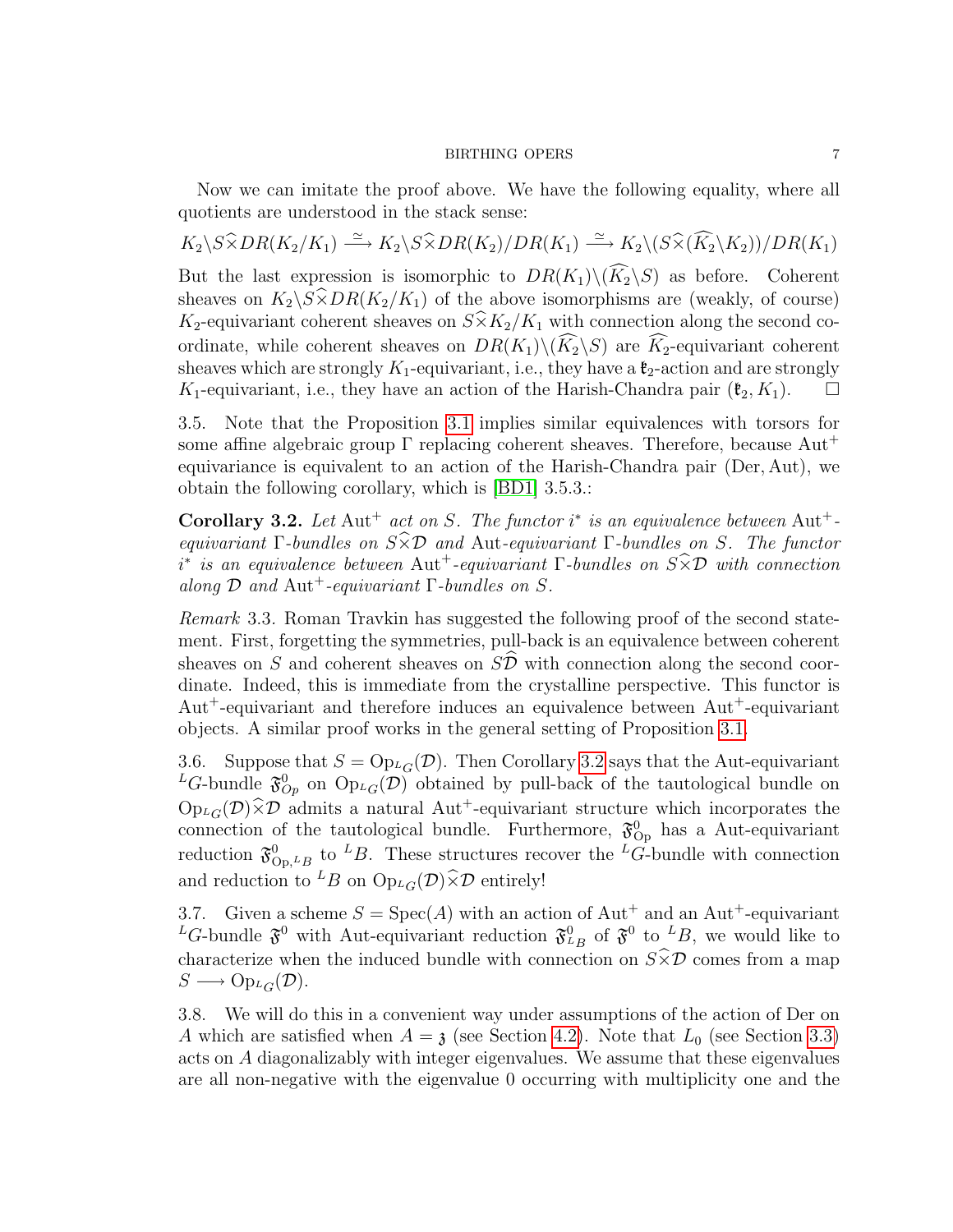eigenvalue 1 occurring with multiplicity 0. Note that the unit 1 of A must be the unique up to scaling eigenvector with eigenvalue 0.

In this case,  $Spec(A)$  has a distinguished closed point  $* \in Spec(A)$  defined by the maximal ideal consisting of the span of the eigenvectors with positive eigenvalue. This maximal ideal is preserved by  $sl_2 \text{ }\subset \text{ Der }$  (see Section [3.3\)](#page-5-0) because of the assumptions on the action.

One way to check that the eigenvalues are non-negative is to see that the action of Aut on A extends to an action of the algebraic semigroup of all endomorphisms of the disc as an ind-scheme. In this case, the action of  $\mathbb{G}_m \subset$  Aut extends to an action of the semigroup  $\mathbb{A}^1$  where 0 in  $\mathbb{A}^1$  corresponds to the composition  $\mathcal{D} \longrightarrow 0 \longrightarrow \mathcal{D}$ . However, if the action extends to  $\mathbb{A}^1$ , then the only characters of  $\mathbb{G}_m$  which can appear look as  $z \mapsto z^n$  for  $n \geq 0$  as desired. One should note that this is not true for  $\lambda$ , but we will use this in Section [5.](#page-10-0)

3.9. The following is [\[BD1\]](#page-14-0) 3.5.8.

<span id="page-7-2"></span>**Proposition 3.4.** Let A be an algebra with an action of  $\text{Aut}^+$  satisfying the condi-tions of Section [3.8](#page-6-1) and equipped with an Aut<sup>+</sup> equivariant <sup>L</sup>G-bundle  $\mathfrak{F}^0$  with a Autequivariant reduction  $\mathfrak{F}_{L}^0$  to <sup>L</sup>B. Then this bundle comes from a map Spec(A)  $\longrightarrow$  $Op_{L_G}(D)$  if and only if the induced Aut-equivariant <sup>L</sup>H-bundle is obtained by pullback from  $\mathbb C$  of the Aut-equivariant bundle  $\rho(\omega_{\mathcal D}/t\omega_{\mathcal D})$ .

The proof will occupy Sections [3.10-](#page-7-0)[3.13.](#page-8-2)

<span id="page-7-0"></span>3.10. First, let us show the necessity of this condition on  $^LH$ . Recall the following general property of opers.

For an oper on X, the <sup>L</sup>H-bundle induced by the <sup>L</sup>B-bundle is canonically described as follows. Take  $\rho : \mathbb{G}_m \longrightarrow^L H$  (which exists because <sup>L</sup>G is adjoint) and push forward the line bundle  $\omega_X$  to get a <sup>L</sup>H-bundle  $\rho(\omega_X)$ . More generally, for a Y-family of opers on X (Y a  $D_X$ -scheme), the induced <sup>L</sup>H-bundle on Y is the pull-back of  $\rho(\omega_X)$  to Y along the structure map  $Y \longrightarrow X$ .

Therefore, the tautological <sup>L</sup>B-bundle  $\mathfrak{F}_{\text{Op},L}$  on  $\text{Op}_L(G(\mathcal{D})\hat{\times}\mathcal{D})$  induces the <sup>L</sup>Hbundle which is the pull-back along the second coordinate of  $\rho(\omega_{\mathcal{D}})$ . Pulling back along  $Op_{L_G}(\mathcal{D}) \rightarrow Op_{L_G}(\mathcal{D}) \widehat{\times} \mathcal{D}$  implies necessity.

<span id="page-7-1"></span>3.11. Now we aim to show sufficiency. We have the bundle  $\mathfrak F$  on  $\operatorname{Spec}(A)\times\mathcal D$  with connection  $\nabla$  over  $\mathcal D$  corresponding to  $\mathfrak{F}^0$  via Corollary [3.2](#page-6-0) and with reduction to  $\mathfrak{F}_{L}$ . We need to show that the connection satisfies the oper properties, i.e., that in the notation of Section [1.2](#page-0-0)  $c(\nabla) \in ({}^L\mathfrak{g}/{}^L\mathfrak{b})_{\mathfrak{F}_r}^{-1}$  $\widetilde{\mathfrak{s}}_{L_B}^{-1} \otimes \omega_{\mathcal{D}}$  and that the non-degeneracy condition on the projection of  $c(\nabla)$  to  $({^L}\mathfrak{g}/^L\mathfrak{b})^{\alpha}_{\mathfrak{F}_{L_B}}$  for all simple coroots  $\alpha$ . Let us show this first condition.

Let  $\left( \frac{L_{\mathcal{g}}}{L_{\mathcal{b}}}\right)^{-k}$  be the -kth associated graded piece of the natural  $L_{\mathcal{b}}$ -module filtration on  $L\mathfrak{g}/L\mathfrak{b}$  as in [\[BD1\]](#page-14-0) 3.1.1 so that  $L\mathfrak{b}$  acts on  $(L\mathfrak{g}/L\mathfrak{b})^{-k}$  through  $L\mathfrak{h}$  and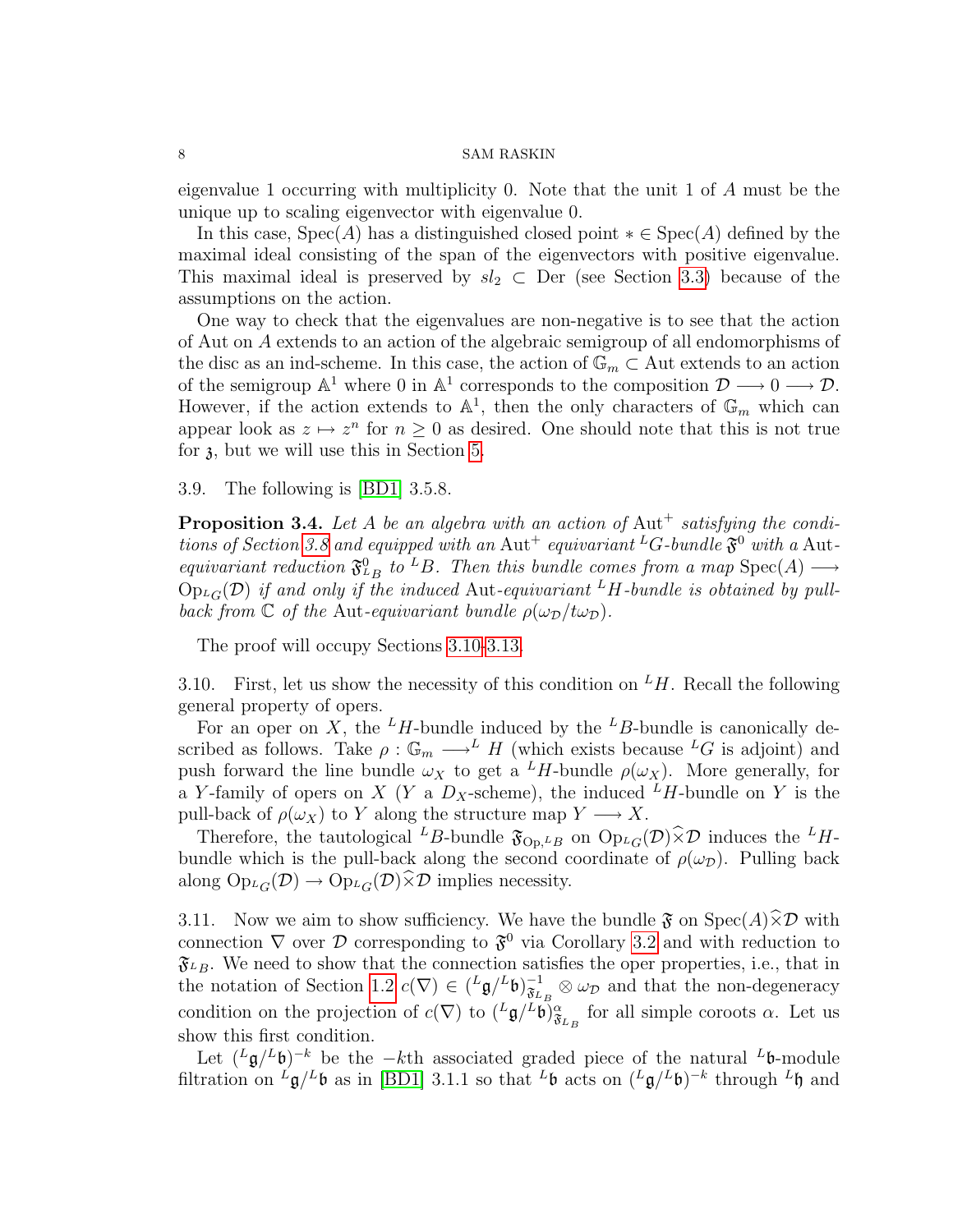the characters are sums of k negative simple roots. Then  $\left( \frac{L_{\mathfrak{g}}}{L_{\mathfrak{b}}}\right)_{\mathfrak{F}_{r}}^{-k}$  $\overline{\mathfrak{s}}_{L_B}^{-k}$  is explicitly computed as an Aut<sup>+</sup>-equivariant bundle to be  $\pi_2^* \omega_{\mathscr{D}}^{\otimes -k} \otimes (L\mathfrak{g}/L\mathfrak{b})^{-k}$  as follows. The action of <sup>L</sup>B on  $({}^L\mathfrak{g}/{}^L\mathfrak{b})^{-k}$  is through  ${}^L H$  and the induced action of  $\mathbb{G}_m$  through  $\rho$  is given as the diagonal action through the  $-k$ -power of the standard character. Therefore, by the condition on the induced  $^{L}H$ -bundle we get this computation.

But  $c(\nabla)$  is an Aut-invariant section of  $({^L}\mathfrak{g}/{}^L\mathfrak{b})_{\mathfrak{F}_{L_B}} \otimes \pi_2^* \omega_{\mathcal{D}}$  and since  $({^L}\mathfrak{g}/{}^L\mathfrak{b})_{\mathfrak{F}_L}^{-k}$  $\frac{-k}{\mathfrak{F}_L}_B\otimes$  $\pi_2^*\omega_{\mathcal{D}} \stackrel{\simeq}{\longrightarrow} \pi_2^*\omega_{\mathcal{D}}^{\otimes-k+1} \otimes (^L\mathfrak{g}/^L\mathfrak{b})^{-k}$  we see that  $c(\nabla)$  lies in  $(^L\mathfrak{g}/^L\mathfrak{b})_{\mathfrak{F}_L}^{-1}$  $\frac{-1}{\mathfrak{F}_{L}}_{B} \otimes \pi_{2}^{\ast} \omega_{\mathcal{D}}$  as desired.

<span id="page-8-3"></span>3.12. To proceed we will need the following observation. Trivialize (however noncanonically) the bundle  $\mathfrak{F}^0$  over  $* \in \text{Spec}(A)$ . Because  $sl_2 \subset \text{Der}$  acts on  $\mathfrak{F}^0$  and preserves the point  $\ast$ ,  $sl_2$  acts on this fiber. The trivialization of  $\mathfrak{F}^0$  defines an embedding  $sl_2 \hookrightarrow^L \mathfrak{g}$ . A different choice of trivialization of  $\mathfrak{F}_0$  would conjugate this embedding by an element of <sup>L</sup>G so we have an embedding of  $sl_2$  into g canonically defined modulo conjugacy. We claim that this is the principal embedding.

Because  $\mathfrak{F}^0_{L_B}$  is preserved by Aut,  $L_0$  and  $L_1$  map to  $^L\mathfrak{b}$ . On  $\mathcal{D}$ ,  $L_0$  acts on the fiber of  $\omega_{\mathcal{D}}$  as multiplication by  $-1$  and therefore acts on the induced  $^L H$ -bundle by  $-\rho$  after trivializing  $\omega_{\mathcal{D}}$  by dt and using the induced trivialization on our <sup>L</sup>H-bundle. This implies that the conjugacy class of  $L_0$  is the same is  $-\rho$ , which implies that our embedding is principal.

<span id="page-8-2"></span>3.13. Now we can prove the non-degeneracy condition. As in Section [3.11,](#page-7-1)  $c(\nabla)$ lies in the Aut-invariant part of  $({}^L\mathfrak{g}/{}^L\mathfrak{b})_{\mathfrak{F}_r}^{-1}$  $\overline{\mathfrak{s}}_{L_B}^{-1} \otimes \pi_2^* \omega_{\mathcal{D}}$ , and this bundle is isomorphic to the constant vector bundle for the space  $(L\mathfrak{g}/L\mathfrak{b})^{-1}$ . Therefore, its Aut<sup>+</sup>-invariants are isomorphic to the vector space  $({}^L\mathfrak{g}/{}^L\mathfrak{b})^{-1} \stackrel{\simeq}{\longrightarrow} \oplus_{\check{\alpha}} \mathbb{C}$ . Therefore, to check the non-degeneracy, it suffices to do this at a single point of  $Spec(A)\hat{\times}\mathcal{D}$ .

Consider the restriction of our data to  $\star \times \mathcal{D}$ . We have seen in Section [3.12](#page-8-3) that the embedding of  $sl_2 \,\subset \,\mathbb{D}$ er into  $\,L$ g induced by taking a trivialization of the pullback of  $\mathfrak F$  is a principal embedding. In particular,  $L_{-1}$  maps to a principal nilpotent element f. Therefore, since  $-L_{-1} = \partial_t$  we see that  $c(\nabla) \in (L_g/L_b)^{-1}_{\mathfrak{F}_L}$  $\frac{-1}{\mathfrak{F}_{L_{B}}}\otimes \omega_{\mathcal{D}}$  must be  $-fdt$  which implies the desired result.

# 4. CONSTRUCTION OF THE  ${}^L B$ -bundle

<span id="page-8-1"></span><span id="page-8-0"></span>4.1. Note that  $\text{Aut}^+$  acts on  $\text{Gr}_G$  and in fact, the semi-direct product of  $\text{Aut}^+$  with  $G(O)$  acts on  $\text{Gr}_G$ . The orbits of  $\text{Gr}_G$  are preserved under the action of Aut because they are of the form  $G(O) \cdot \check{\lambda}(t)$  which reduces us to the case  $G = \mathbb{G}_m$  where this is clear. The square root  $\mathscr{L}_{crit}$  of the determinant bundle is a Aut<sup>+</sup>-equivariant square root, i.e., it is Aut<sup>+</sup>-equivariant and the natural isomorphism  $\mathscr{L}_{crit}^{\otimes 2} \longrightarrow \mathscr{L}_{det}$ is Aut<sup>+</sup>-equivariant. Therefore, by the explicit description of the category  $\mathcal{H}_{crit}$ , we see that every object of this is  $\text{Aut}^+$ -equivariant. By construction of the functor  $\mathfrak{F}^0_3$ , the <sup>L</sup>G-bundle on Spec(3) constructed in Section [2](#page-1-0) is Aut<sup>+</sup>-equivariant.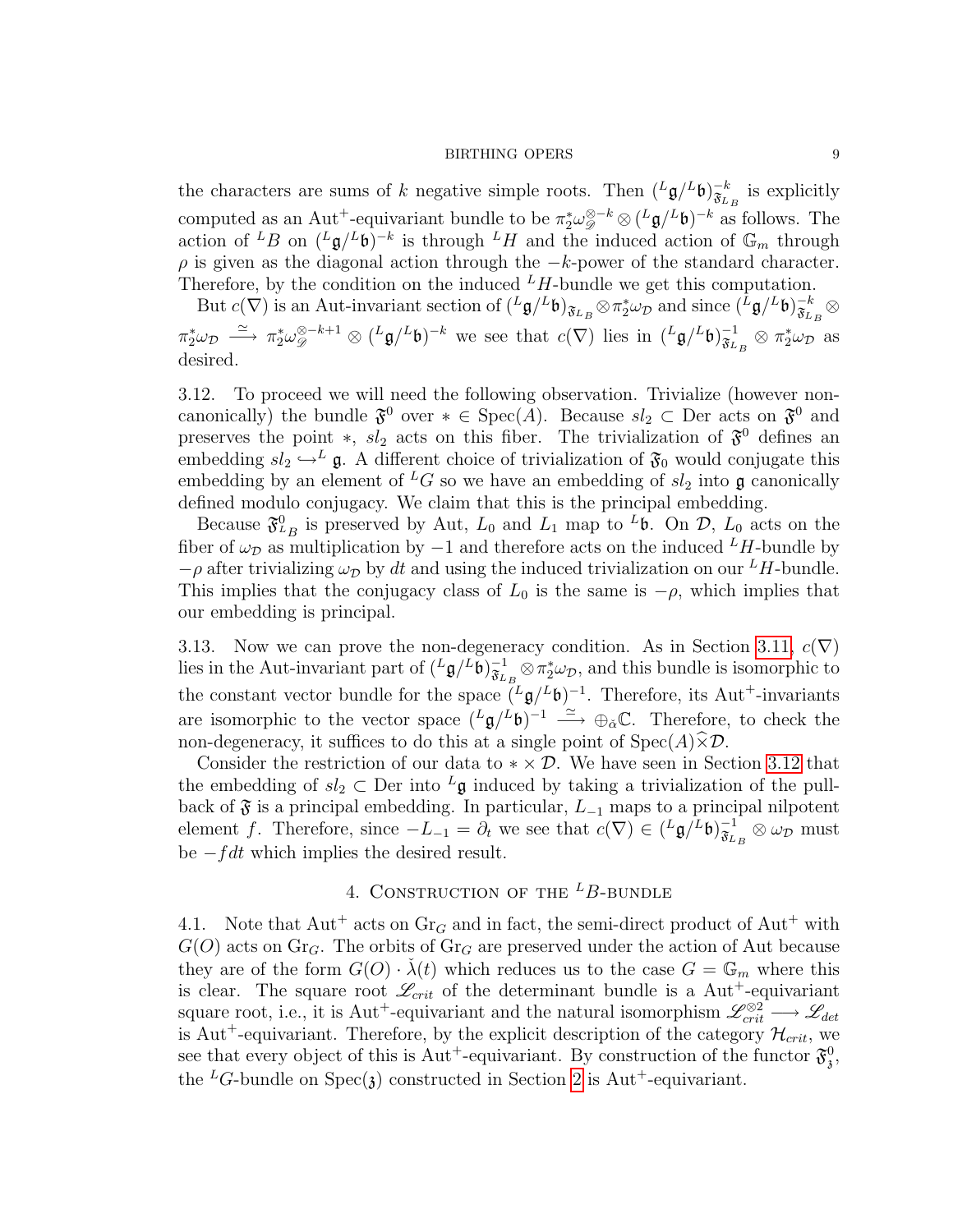According to Section [3.4,](#page-7-2) we should check that  $\chi$  satisfies the conditions of Section [3.8](#page-6-1) and construct an Aut-equivariant reduction of this bundle to  ${}^L B$  which induces the correct Aut-equivariant  $^L H$ -bundle.

<span id="page-9-1"></span>4.2. Let us show that z satisfies the conditions of Section [3.8.](#page-6-1) The associated graded of **3** with respect to its natural Aut<sup>+</sup>-equivariant filtration is<sup>[6](#page-9-2)</sup> (Sym( $\mathfrak{g} \otimes K/O$ ))<sup> $G(O)$ </sup>. However, on this space  $L_0$  clearly has non-negative eigenvalues and a unique 0eigenspace. Furthermore, if it had any eigenvectors with eigenvalue 1, we see that these would have to live in  $\mathfrak{g} \otimes K/O$  and in particular in  $\mathfrak{g} \otimes 1/t$  for a uniformizer t. However, there are no G-invariant elements in  $\mathfrak g$  besides 0 because  $\mathfrak g$  is semi-simple.

4.3. Fix a uniformizer t of D, which in particular defines an operator  $L_0 = -\partial_t \in$ Der. Let  $IC_{crit,\lambda}$  be the twisted intersection cohomology  $D_{crit}$ -module on Gr<sub>G</sub> corresponding to the locally closed subset  $\text{Gr}_G^{\check{\lambda}}$ .

The  ${}^L B$ -reduction comes from the following lemma, which will be proved by explicit calculations in Section [5.](#page-10-0)

<span id="page-9-0"></span>**Lemma 4.1.** The lowest eigenvalue of  $L_0$  acting on  $\Gamma(\text{Gr}_G, \text{IC}_{crit,\tilde{\lambda}})$  is  $-\tilde{\lambda}(\rho)$ . This eigenspace is one-dimensional over C.

We assume this lemma for the remainder of this section.

4.4. Let  $\mathcal{L}_{\lambda} \subset \Gamma(\text{Gr}_G, \text{IC}_{\text{crit},\tilde{\mu}})$  be the eigenspace described by the lemma. First, we claim that this line is independent of the choice of uniformizer  $t$ . It suffices to show that this line is fixed by the kernel Ker(Aut  $\longrightarrow \mathbb{G}_m$ ) of the standard character because then Aut acts on such invariants through  $\mathbb{G}_m$  and the operator  $L_0$  becomes canonical.

But this is clear: because  $[L_0, L_i] = -iL_i$ ,  $L_0$  acts on  $L_i \mathcal{L}_{\lambda}$  with eigenvalue  $-\lambda(\rho)$ i so this line must be 0 by Lemma [4.1.](#page-9-0)

4.5. Next, we prove that  $\mathcal{L}_{\lambda}$  lies in  $\Gamma(\text{Gr}_G, \text{IC}_{crit,\lambda})^{G(O)} = \Gamma(\text{Gr}_G, \text{IC}_{crit,\lambda})^{\mathfrak{g}(O)}$ .

An argument similar to the one above goes through. Namely,  $L_0$  acts on  $\mathfrak{g}(O)$ with non-positive eigenvalues and with  $\text{Ker}(\mathfrak{g}(O) \to \mathfrak{g})$  having strictly negative eigenvalues. Therefore, by the argument above, this kernel acts by 0 on this line. Because  $L_0$  acts with the eigenvalue 0 on  $\mathfrak{g} \subset \mathfrak{g}(O)$ ,  $\mathfrak{g}$  preserves the eigenspaces of  $L_0$ and in particular acts on on  $\mathcal{L}_{\lambda}$  because this eigenspace is 1-dimensional. However, g has no characters because it is semisimple, so g acts on  $\mathcal{L}_\lambda$  trivially. Since the embedding of  $\mathfrak{g} \hookrightarrow \mathfrak{g}(O)$  induces an isomorphism with the quotient  $\mathfrak{g}$  of  $\mathfrak{g}(O)$ , this implies that  $\mathfrak{g}(O)$  acts on  $\mathcal{L}_{\lambda}$  and trivially so.

<span id="page-9-2"></span> ${}^{6}$ Actually, all we need is that there is an Aut<sup>+</sup>-equivariant (or even just Aut-equivariant) embedding, which is easier to show than the "is" statement.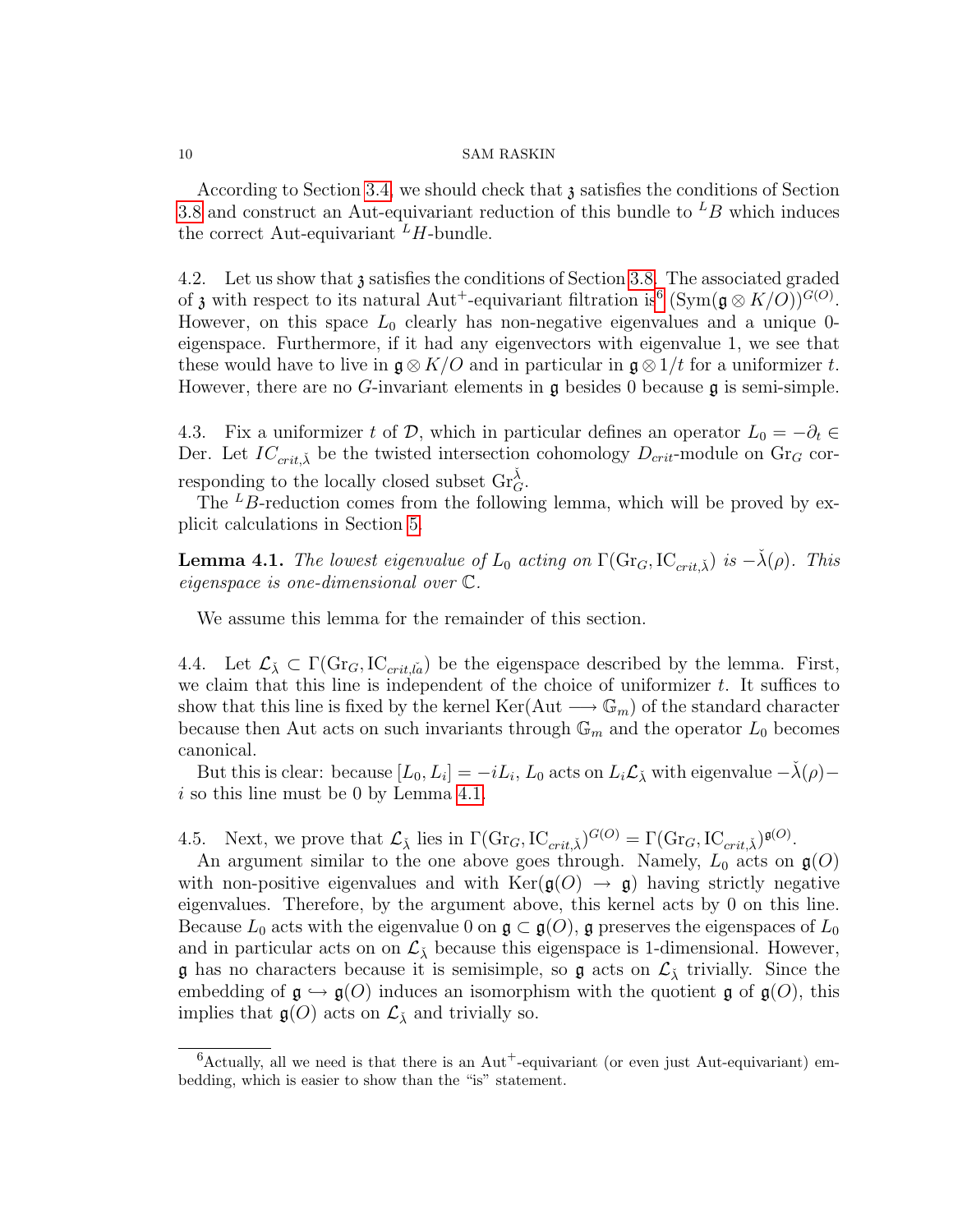4.6. With these two observations, let us construct the  ${}^L B$  reduction. We will do this using the Plucker relations. Recall that the Plucker relations say that to construct a reduction of a <sup>L</sup>G-torsor  $\mathfrak{F}$  to <sup>L</sup>B, it is enough to give the following data. For each dominant coweight  $\check\lambda$  of G, we are required to specify a line bundle  $\mathscr{L}^{\check\lambda}\subset \mathfrak{F}(V^{\check\lambda})$  with vector bundle quotient, where  $V^{\check{\lambda}}$  is as in Section [2.4.](#page-1-1) This line bundle corresponds to the natural  ${}^L B$ -submodule of  $V^{\check{\lambda}}$  given by the highest weight line. We require that we have isomorphisms  $\mathscr{L}^{\check{\lambda}+\check{\lambda}'} \stackrel{\simeq}{\longrightarrow} \mathscr{L}^{\check{\lambda}} \otimes \mathscr{L}^{\check{\lambda}'}$  making the following diagram commute:

$$
\begin{array}{ccc}\n\mathscr{L}^{\check{\lambda}+\check{\lambda}'} & \longrightarrow & \mathscr{L}^{\check{\lambda}}\otimes\mathscr{L}^{\check{\lambda}'} \\
\downarrow & & \downarrow & \\
\mathfrak{F}(V^{\check{\lambda}+\lambda'}) & \longrightarrow & \mathfrak{F}(V^{\check{\lambda}}\otimes V^{\check{\lambda}'}) & \longrightarrow & \mathfrak{F}(V^{\check{\lambda}})\otimes\mathfrak{F}(V^{\check{\lambda}'}).\n\end{array}
$$

Here we are taking the natural map  $V^{\check{\lambda}+\lambda'} \hookrightarrow V^{\check{\lambda}} \otimes V^{\check{\lambda}'}$ .

4.7. We have constructed C-lines  $\mathcal{L}_{\lambda}$  inside of  $\mathfrak{F}_{3}^{0}(V^{\lambda})$  by the definition of  $\mathfrak{F}_{3}^{0}$  and the compatibility between the geometric Satake and highest weight representations spelled out in Section [2.4.](#page-1-1) Take the 3-modules generated by them, which are free submodules by Theorem [2.1](#page-2-0) and because  $\lambda$  is a polynomial algebra. Furthermore, comparing the  $L_0$  eigenvalues and using Lemma [4.1,](#page-9-0) we see that these lines satisfy the Plucker relations automatically. These line bundles are evidently Aut-equivariant and therefore we have an Aut-equivariant reduction to  ${}^L B$ .

Let us show that the quotients of these vector bundles by these line bundles are projective  $\lambda$ -modules. Because  $\lambda$  is graded after a choice of uniformizer by the map  $\mathbb{G}_m \subset$  Aut and is in non-positive<sup>[7](#page-10-1)</sup> degrees with  $\mathbb C$  as the degree 0 part, it suffices to show that  $Tor_1(\mathbb{C}, \mathfrak{F}_3^0(V^{\check{\lambda}})/\mathcal{L}_{\check{\lambda}})=0$  where  $\mathbb C$  is realized as the degree 0 quotient  $\mathfrak{z} \to \mathbb{C}$ . To show this Tor vanishes, we need to show that  $\mathcal{L}_{\lambda} \hookrightarrow \mathfrak{F}_{\mathfrak{z}}(V^{\lambda})$ remains an injection after tensoring with  $\mathbb{C}$ . But this is the inclusion of  $\mathcal{L}_\lambda^{\dagger}$  into  $\mathfrak{F}_{3}(V^{\check{\lambda}})/\mathfrak{z}_{\leq 0}\cdot \mathfrak{F}_{3}(V^{\check{\lambda}})$  which is non-zero because  $\mathcal{L}_{\check{\lambda}}$  is the highest graded line.

4.8. Finally, let us check that the  $^L H$  reduction is what we expect. Indeed, for a coweight  $\check{\lambda}$  of G, the line bundle induced from our  $^LH$ -bundle is the trivial line bundle on Spec(z) with Aut-action the  $\lambda(\rho)$ -th power of the standard character because of Lemma [4.1.](#page-9-0) Because of Proposition [3.4,](#page-7-2) this completes the construction of the oper on  $Spec(\mathfrak{z})\times \mathcal{D}$ .

## 5. Proof of Lemma [4.1](#page-9-0)

<span id="page-10-0"></span>5.1. We fix the following notational convention. For a map  $f: Z \longrightarrow Z'$  of schemes, we will use  $f_*^{sh}$  to denote the sheaf-theoretic push-forward of a sheaf,  $f_*^D$  to denote the D-module push-forward, and similarly for the pull-back functors  $f_{sh}^*$  and  $f_D^*$ .

<span id="page-10-1"></span><sup>&</sup>lt;sup>7</sup>Note that the  $\mathbb{G}_m$  grading is opposite to the  $L_0$  eigenvalue.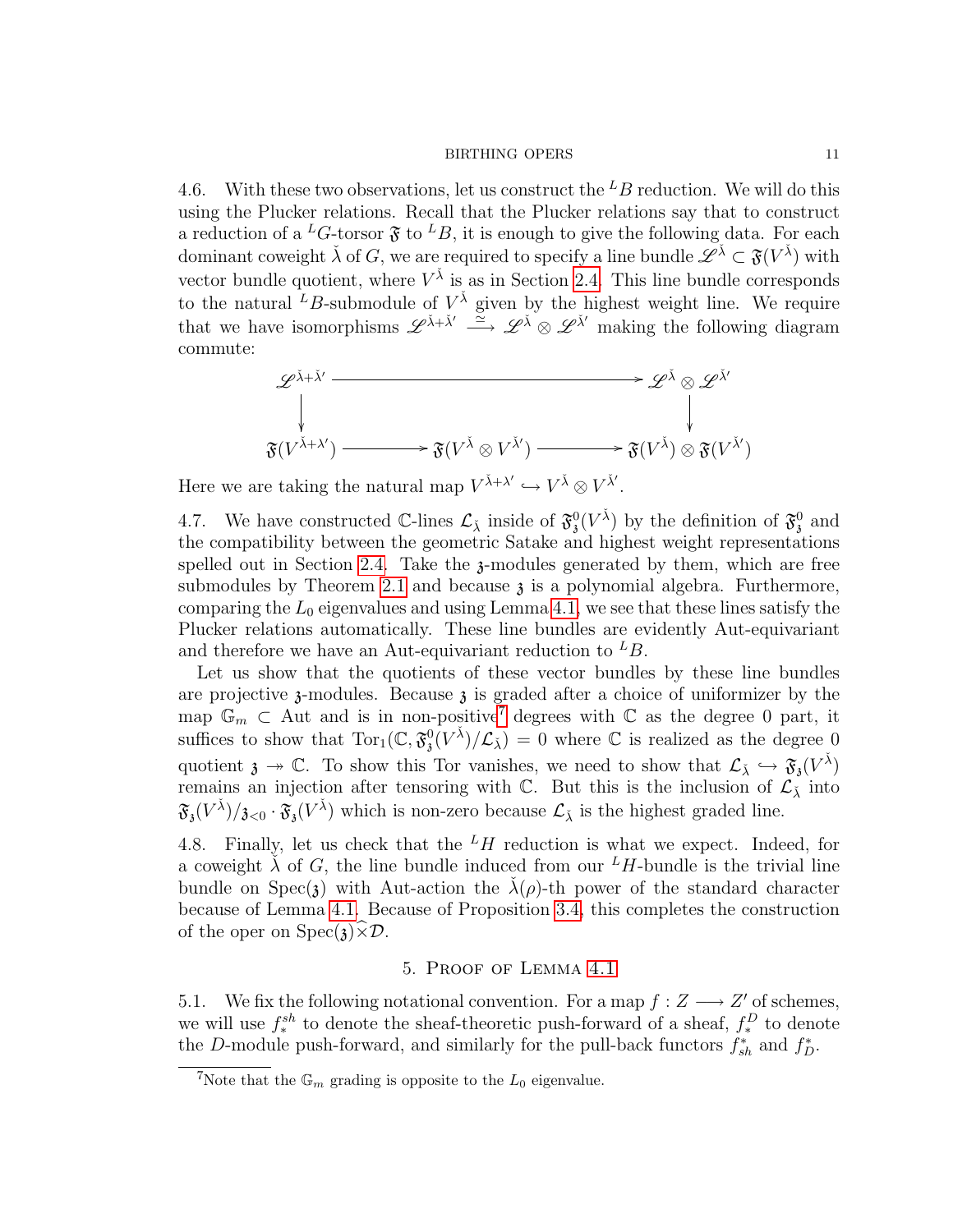5.2. Let  $U_{\check{\lambda}}$  be  $\text{Gr}_{G} \setminus (\overline{\text{Gr}_{G}^{\check{\lambda}}} \backslash \text{Gr}_{G}^{\check{\lambda}})$ . That is,  $U_{\check{\lambda}}$  the complement in the affine Grassmannian of the boundary of the orbit  $\text{Gr}_G^{\check{\lambda}}$ . Let  $j: U_{\check{\lambda}} \hookrightarrow \text{Gr}_G^{\check{\lambda}}$  be the corresponding open embedding and let  $i : \text{Gr}_G^{\check{\lambda}} \hookrightarrow U_{\check{\lambda}}$  be the corresponding closed embedding.

We denote by  $\mathscr{L}_{crit}^{\lambda}$  the restriction of  $\mathscr{L}_{crit}$  to  $\text{Gr}_{G}^{\lambda}$  and  $\mathscr{L}_{crit}^{\lambda,r}$  the corresponding right  $D_{crit}$ -module  $\mathscr{L}_{crit}^{\lambda} \otimes \omega_{\text{Gr}_G^{\lambda}}$  on  $\text{Gr}_G^{\lambda}$ .

5.3. Note that  $j_{!*}^D\mathscr{L}_{crit}^{\check{\lambda},r}$  $\sum_{crit}^{\delta\tilde{\lambda},r} \stackrel{\simeq}{\longrightarrow} R^0 j^D_* \mathscr{L}_{crit}^{\tilde{\lambda},r}$ . Indeed, because  $\mathscr{L}_{crit}^{\tilde{\lambda},r}$  is a simple  $D_{crit}$ module on  $\text{Gr}_{G}^{\check{\lambda}}$ , the natural inclusion realizes  $j_{!*}^D \mathscr{L}_{crit}^{\check{\lambda},r}$  as the unique simple submodule of  $R^0 j^D_* \mathscr{L}_{crit}^{\tilde{\lambda},r}$  and the semisimplicity of  $\mathcal{H}_{crit}$  then implies the result.

Because *j* is an open embedding, the composition of the functor  $R^0 j_*^D$  with the forgetful functor from  $D_{crit}$ -modules to sheaves is equal to  $R^0 j_*^{sh}$ . Therefore,  $\Gamma(\text{Gr}_G, \text{IC}_{crit,\check{\lambda}}) = \Gamma(U_{\check{\lambda}}, i^D_*\mathscr{L}_{crit}^{\check{\lambda},r}).$ 

<span id="page-11-1"></span>5.4. We claim that  $\mathscr{L}_{crit}^{\check{\lambda},r} = \mathscr{L}_{crit}^{\check{\lambda}} \otimes \omega_{\text{Gr}^{\check{\lambda}}_{G}}$  is a trivial  $G(O)$ -equivariant line bundle on  $\operatorname{Gr}_{G}^{\check{\lambda}}$ .

We will demonstrate this using the following general setup: let  $Z$  be a scheme with an action of an algebraic group  $K$  and equipped with a  $K$ -equivariant line bundle  $\mathscr{L}$ . To see that this line bundle is trivial as an equivariant, one only needs to check that at a fixed point  $z \in Z(\mathbb{C})$  the action of  $\text{Stab}_z(K)$  on  $\mathscr{L}_z$  is through the trivial character.

Fix a Cartan H of G so that we can make sense of the point  $\lambda(t)$ . We will compute the character of  $\text{Stab}_{\lambda(t)}(G(O))$  on the fibers of  $\omega_{\text{Gr}^{\lambda}_{G}}$  and on  $\mathscr{L}_{crit}$ , or equivalently,  $\mathscr{L}_{crit}^{\otimes 2}$  the determinant line bundle. We largely follow [\[BD1\]](#page-14-0) Sections 8 and 9.

<span id="page-11-0"></span>5.5. The following observation will be of repeated use for us. Let  $\alpha$  be a root of G for the Cartan subgroup H and fix a non-zero root vector  $y_{\alpha} \in \mathfrak{g}$  for each root  $\alpha$ . Then  $\operatorname{Ad}_{\tilde{\lambda}(t)}(y_{\alpha}) = y_{\alpha} t^{\tilde{\lambda}(\alpha)} \in \mathfrak{g}((t)).$  Similarly,  $\operatorname{Ad}_{\tilde{\lambda}(t)}(y_{\alpha} t^i) = y_{\alpha} t^{\tilde{\lambda}(\alpha)} t^i$ 

5.6. Let  $G \hookrightarrow G(O)$  be the natural embedding via constant jets and let  $G(O)$  be the natural splitting given by evaluation of a jet at 0. We wish to compare the stabilizers of  $\lambda(t)$  in  $G(O)$  and in G (where G acts via  $G \hookrightarrow G(O)$ ). Let us denote the former group by  $S_{G(O)}$  and the later by  $S_G$  so that there is an induced embedding  $S_G \hookrightarrow S_{G(O)}$  with splitting  $S_{G(O)} \longrightarrow S_G$ . Explicitly, these stabilizers are the groups of points g in  $G(O)$  or G such that  $\check{\lambda}(t)^{-1}g\check{\lambda}(t) \in G(O)$ .

We will show that H maps onto the maximal toric quotient of  $S_{G(O)}$ , which will in turn allow us to compute the character.

5.7. Observe that  $S_G$  contains the group  $B^-$ . Indeed, clearly H is contained in G because  $H(K)$  is commutative. To see that  $N^- \subset S_G$ , note that  $N^-$  is generated by  $g_{\alpha} = \exp(y_{\alpha})$  where  $\alpha$  is a negative root. Then by Section [5.5,](#page-11-0) we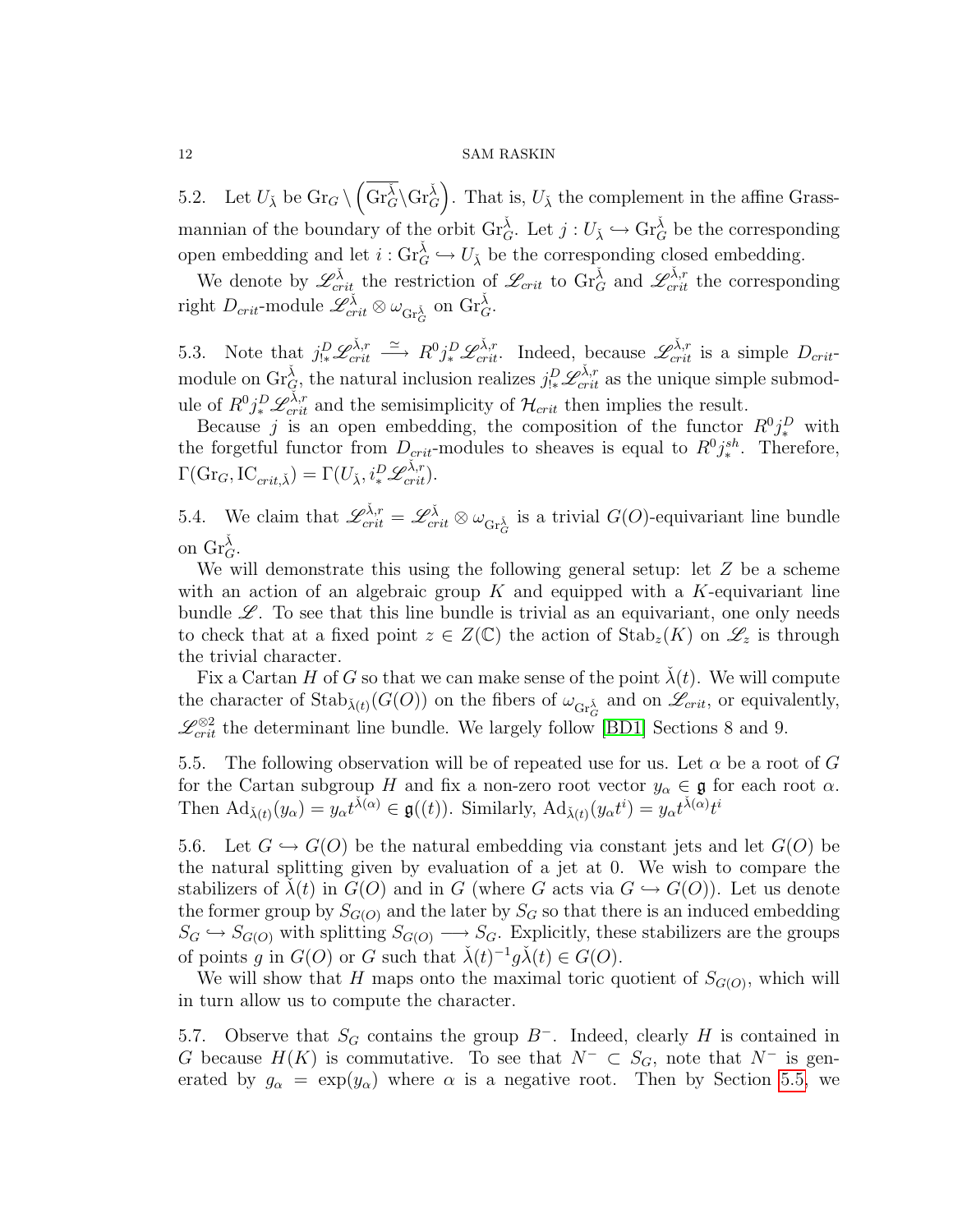have  $\check{\lambda}(t)^{-1}g_{\alpha}\check{\lambda}(t) = \exp(y_{\alpha}t^{-\check{\lambda}(\alpha)})$  and because  $\alpha$  is negative  $-\check{\lambda}(\alpha) \geq 0$  so that  $y_{\alpha}t^{-\check{\lambda}(\alpha)} \in \mathfrak{n}^-(O) \subset \mathfrak{g}(O)$  as desired.

A fortiori,  $S_G$  is parabolic and contains H. Therefore, H maps onto the maximal toric quotient of  $S_G$ .

5.8. We claim that the kernel of the map  $S_{G(O)} \longrightarrow S_G$  is pro-unipotent. This would then complete the proof that  $H$  maps onto the maximal toric quotient of  $S_{G(O)}$ .

More generally, the kernel of  $G(O) \longrightarrow G$  is pro-unipotent. Indeed, it suffices to check this claim when  $G = GL_n$  where this kernel is the space of matrices of the form  $1 + tM_n(\mathbb{C}[[t]])$ .

<span id="page-12-0"></span>5.9. Now let us compute the relevant characters of H. Observe that the tangent space of  $\operatorname{Gr}_G^{\check{\lambda}}$  at  $\check{\lambda}(t)$  is:

$$
\frac{\mathfrak{g}(O)}{\mathfrak{g}(O)\cap \mathrm{Ad}_{\check{\lambda}(t)}\,\mathfrak{g}(O)}
$$

Decompose  $\mathfrak{g}(O)$  as  $\mathfrak{n}^-(O) \oplus \mathfrak{h}(O) \oplus \mathfrak{n}(O)$ . By Section [5.5,](#page-11-0)  $\text{Ad}_{\lambda(t)}$  is the identity on  $\mathfrak{h}(O)$ , expands  $\mathfrak{n}^-(O)$  inside of  $\mathfrak{n}^-(K)$ , and contracts  $\mathfrak{n}^-(O)$  into itself. Therefore, we have the natural isomorphism:

$$
\frac{\mathfrak{n}(O)}{\mathrm{Ad}_{\check{\lambda}(t)}\,\mathfrak{n}(O)}\xrightarrow{\simeq}\frac{\mathfrak{g}(O)}{\mathfrak{g}(O)\cap\mathrm{Ad}_{\check{\lambda}(t)}\,\mathfrak{g}(O)}
$$

By Section [5.5,](#page-11-0) the character  $\alpha$  of H appears with dimension  $\dot{\lambda}(\alpha)$ . Indeed, this space has basis  $y_{\alpha}, y_{\alpha}t, \ldots, y_{\alpha}t^{\check{\lambda}(\alpha)-1}$ .

Since the fiber of  $\omega_{\text{Gr}_G^{\tilde{\lambda}}}$  at  $\tilde{\lambda}(t)$  is the determinant of the dual of this space, the character of H acting on there is  $-\sum_{\alpha>0}\check{\lambda}(\alpha)\cdot\alpha$ .

5.10. Now let us compute the character of  $H$  acting on the fiber of the determinant line bundle at  $\lambda(t)$ . To compute this, note that the fiber is the determinant of the vector space:

$$
\frac{\mathfrak{g}(O)}{\mathfrak{g}(O) \cap \mathrm{Ad}_{\check{\lambda}(t)} \mathfrak{g}(O)} \otimes \left( \frac{\mathrm{Ad}_{\check{\lambda}(t)} \mathfrak{g}(O)}{\mathfrak{g}(O) \cap \mathrm{Ad}_{\check{\lambda}(t)} \mathfrak{g}(O)} \right)^* \xrightarrow{\simeq}
$$

$$
\frac{\mathfrak{g}(O)}{\mathfrak{g}(O) \cap \mathrm{Ad}_{\check{\lambda}(t)} \mathfrak{g}(O)} \otimes \left( \frac{\mathfrak{g}(O)}{\mathrm{Ad}_{\check{\lambda}(t)^{-1}} \mathfrak{g}(O) \cap \mathfrak{g}(O)} \right)^*
$$

Here the isomorphism comes from conjugating by  $\lambda(t)$  and is thus H-equivariant.

As in Section [5.9,](#page-12-0) the character of H acting on the determinant of this vector space is:

$$
\sum_{\alpha>0} \check{\lambda}(\alpha) \cdot \alpha - \sum_{\alpha>0} -\check{\lambda}(\alpha) = 2 \sum_{\alpha>0} \check{\lambda}(\alpha) \cdot \alpha
$$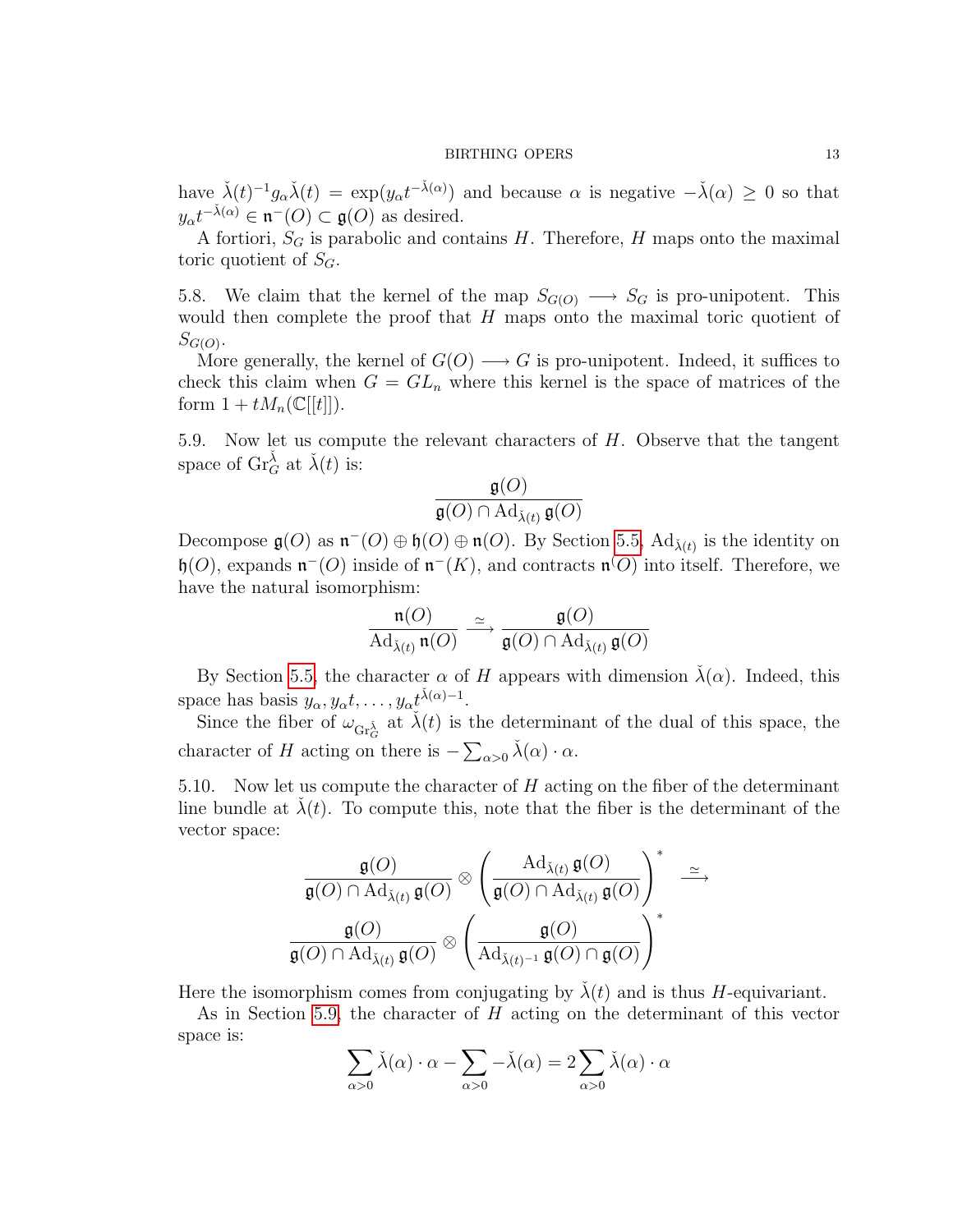Since this is twice the character of H acting on the fiber of  $\mathscr{L}_{crit}$ , comparing with the computation from Section [5.9](#page-12-0) we see that we have completed the plan outlined in Section [5.4](#page-11-1) and therefore see that  $\mathscr{L}_{crit}^{\lambda} \otimes \omega_{\text{Gr}_G^{\lambda}}$  is a trivial  $G(O)$ -equivariant line bundle.

5.11. Because Aut acts on  $\mathscr{L}_{crit}^{\lambda} \otimes \omega_{\text{Gr}\lambda}$  in a way compatible with its action on  $G(O)$ , Lie(Aut) acts on the line  $\Gamma(\text{Gr}_{G}^{\check{\lambda}}, \mathscr{L}_{crit}^{\check{\lambda}} \otimes \omega_{\text{Gr}_{G}^{\check{\lambda}}})^{G(O)}$ . Let us compute the eigenvalue of  $L_0$  on this line.

Because  $L_0 y_\alpha t^i = -i y_\alpha t^i$ , the decomposition from Section [5.9](#page-12-0) implies that  $L_0$  acts on the fiber of  $\omega_{\text{Gr}_G^{\check{\lambda}}}$  as multiplication by:

$$
-\sum_{\alpha>0}\sum_{i=0}^{\check\lambda(\alpha)-1}-i=\frac{1}{2}\sum_{\alpha>0}\check\lambda(\alpha)(\check\lambda(\alpha)-1)
$$

By the same computation,  $L_0$  acts on the fiber of the determinant line bundle by the sum of  $\frac{-1}{2} \sum_{\alpha>0} \tilde{\lambda}(\alpha)(\tilde{\lambda}(\alpha)-1)$  and minus (because of duality) the determinant of the action on  $\begin{pmatrix} \text{Ad}_{\lambda(t)} \mathfrak{g}(0) \\ \frac{\sigma(t)\cap \text{Ad}_{\lambda(t)} \mathfrak{g}(0)}{\sigma(t)} \end{pmatrix}$  $\frac{\text{Ad}_{\tilde{\lambda}(t)} \mathfrak{g}(0)}{\mathfrak{g}(0) \cap \text{Ad}_{\tilde{\lambda}(t)} \mathfrak{g}(0)}$ . As in the computation in Section [5.9,](#page-12-0) the decomposition of this space induced by  $\mathfrak{g} = \mathfrak{n}^- \oplus \mathfrak{h} \oplus \mathfrak{n}$  induces an isomorphism of it with:

$$
\frac{\operatorname{Ad}_{\check{\lambda}(t)}\mathfrak{n}^-(O)}{\mathfrak{g}(O)\cap \operatorname{Ad}_{\check{\lambda}(t)}\mathfrak{n}^-(O)}
$$

This has a basis given by  $y_{\alpha}t^{-i}$  where  $\alpha$  ranges over negative roots and where i ranges from 1 to  $-\lambda(\alpha)$ . Therefore,  $L_0$  acts on this space as multiplication by (note it doesn't matter whether  $\alpha$  runs over negative or positive roots in the sum):

$$
\sum_{\alpha>0} \sum_{i=1}^{\check{\lambda}(\alpha)} i = \frac{1}{2} \sum_{\alpha>0} \check{\lambda}(\alpha)(\check{\lambda}(\alpha) + 1)
$$

Therefore,  $L_0$  acts on the determinant line bundle as  $\frac{-1}{2} \sum_{\alpha>0} \tilde{\lambda}(\alpha)(\tilde{\lambda}(\alpha) - 1)$  – 1  $\frac{1}{2}\check{\lambda}(\alpha)(\check{\lambda}(\alpha)+1)=-\sum_{\alpha>0}\check{\lambda}(\alpha)^2$  and therefore on the fiber of  $\mathscr{L}_{crit}$  as  $-\frac{1}{2}$  $\frac{1}{2} \sum_{\alpha > 0} \check{\lambda}(\alpha)^2$ . Finally, adding this to the computation from the canonical sheaf on our orbit, we see that  $L_0$  acts on our line bundle as multiplication by:

$$
\frac{1}{2}\sum_{\alpha>0}\check{\lambda}(\alpha)(\check{\lambda}(\alpha)-1)-\frac{1}{2}\sum_{\alpha>0}\check{\lambda}(\alpha)^2=\frac{-1}{2}\sum_{\alpha>0}\check{\lambda}(\alpha)=-\check{\lambda}(\rho)
$$

5.12. Let us put everything together towards the proof of Lemma [4.1.](#page-9-0) We have seen that  $\Gamma(\text{Gr}_G, \text{IC}_{crit,\tilde{\lambda}}) = \Gamma(U_{\tilde{\lambda}}, i_* \mathscr{L}_{crit}^{\tilde{\lambda}})$ . On the other hand, clearly  $\Gamma(\text{Gr}_{G}^{\tilde{\lambda}}, \mathscr{L}crit \otimes$  $\omega_{\text{Gr}\alpha}^{\lambda}$  embeds into this space. We have seen that the corresponding line bundle is trivial as a  $G(O)$ -equivariant line bundle, so there is a unique distinguished  $G(O)$ equivariant line in these global sections. Furthermore, this line is fixed by  $L_0$  and to